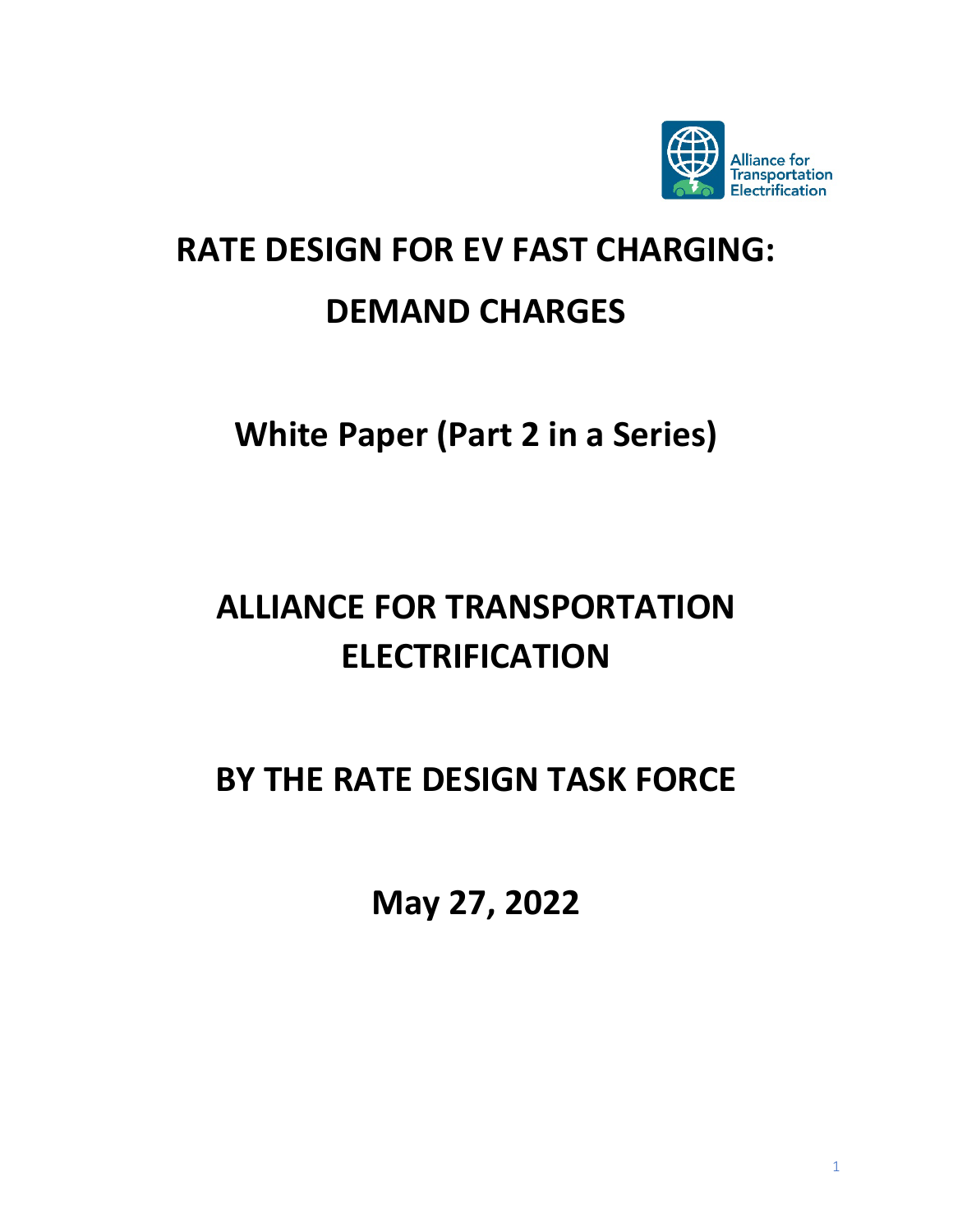### **TABLE OF CONTENTS**

| D. Alternatives to Demand Charges that are not Fair or Sustainable 13. |  |
|------------------------------------------------------------------------|--|
|                                                                        |  |
|                                                                        |  |
| APPENDIX A. A Brief History of Regulation: Why Cost of Service?19.     |  |
| APPENDIX B. The Commercial and General Service Rate Design Process:    |  |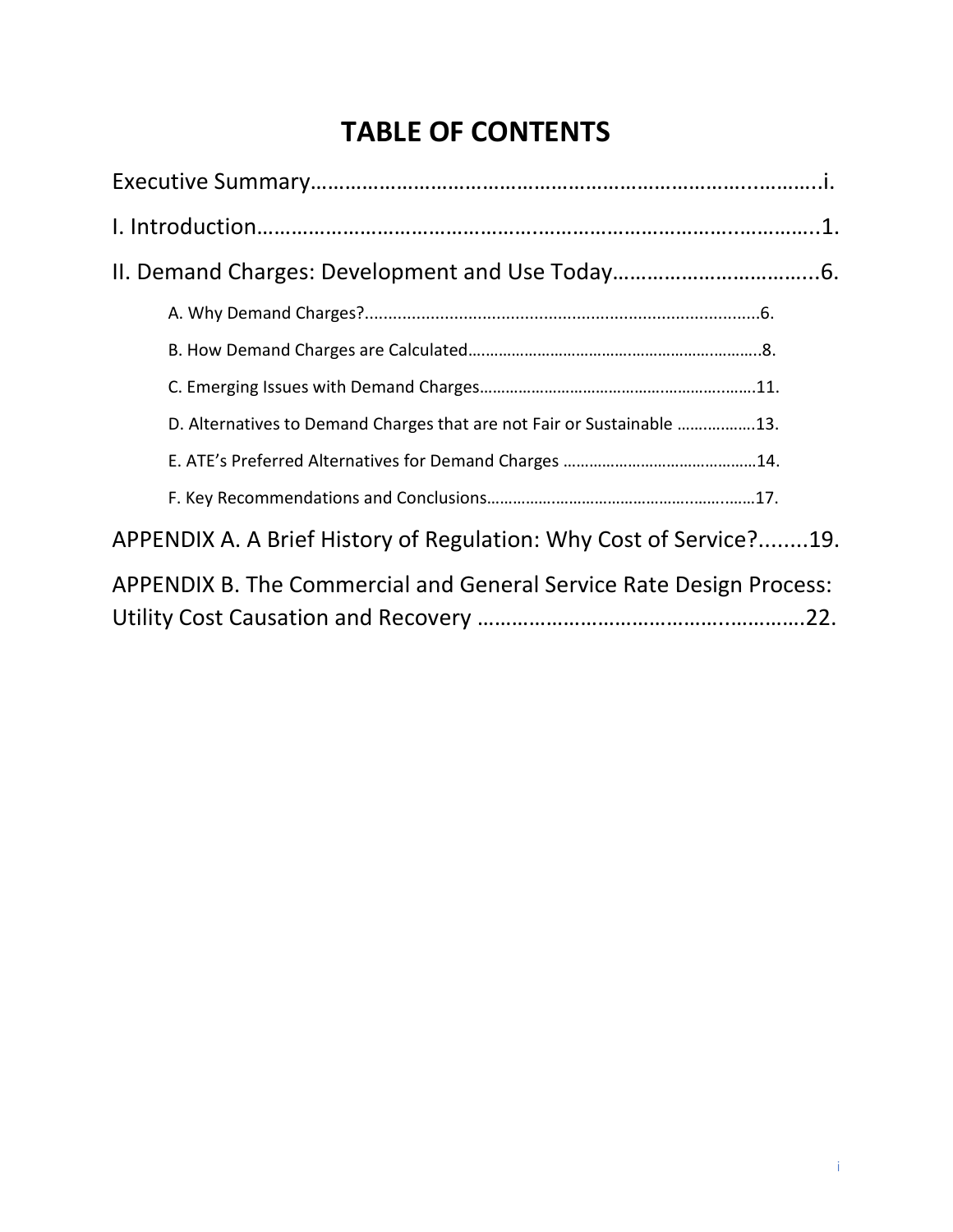# Executive Summary

This paper, the second in a series by the Alliance for Transportation Electrification (ATE or the Alliance) on rate design for EVs, attempts to explain the delicate balance that public utility commissions (Commissions) must strike in approving rates based on cost causation principles while allowing for incentives that assist the market transformation for EVs. Specifically, this paper will discuss why demand charges are a necessary component of distribution charges. It will also discuss the specific barriers of high demand charges, which can stymie the deployment of new commercial fast-charging stations by electric vehicle station service providers (EVSPs). The problem typically occurs when station utilization may be low during the initial deployment of public commercial charging stations. Because in this scenario these EV charging sites have sharp levels in demand relative to overall low utilization levels, they can incur relatively high demand charges, which then must be spread over few units of use (kWH) resulting in what can be high costs per kWH unit of usage to the electric vehicle service provider. If the EVSP is unable to recoup those high costs or pass them on to EV drivers, the business model of commercial fast-charging stations becomes uneconomic. If not addressed, this would significantly slow down the deployment of much needed public EV charging stations, which could in turn negatively affect EV adoption levels.

In many cases, the problem is temporary as station utilization levels are expected to increase over time. As utilization increases, the effects of high demand charges are lessened and demand charges at a certain level of utilization become more economic than alternatives based on purely volumetric energy rates. On the other hand, there may be charging stations located in rural or underserved communities or other locations where utilization remains low and cannot be incentive programs. Therefore, public utility commissions ("Commissions") may need to carefully weigh the costs and benefits of utility rate design or incentive proposals designed to facilitate deployment of commercial EV fast-charging stations. In considering demand charge alternatives, it is also important to point out that each Commission may have differences in the legal precedent and in the application of rate design principles, which may affect their views and willingness to adopt different rate designs.

While it involves some flexibility on the part of all the parties, ATE believes there are effective solutions to the demand charge issue. In many cases, as noted above, the need for alternatives, including tariffs or incentives, to reduce traditional demand charges is temporary - but not in all cases. The Alliance's recommendations have been developed as a means to provide relief to EVSPs from high demand charges to facilitate deployment of fast charging stations - recognizing the public policy benefits that EV market development provides to citizens of the state.

Specifically, ATE believes that there are four categories of alternative solutions that should be considered for either temporary or more permanent demand charge relief, as needed in particular use cases and situations:

*1. Short-term Mitigation of Demand Charges*: Either waive or apply a discount to demand charges for a defined period of time to support commercial EV fast charging station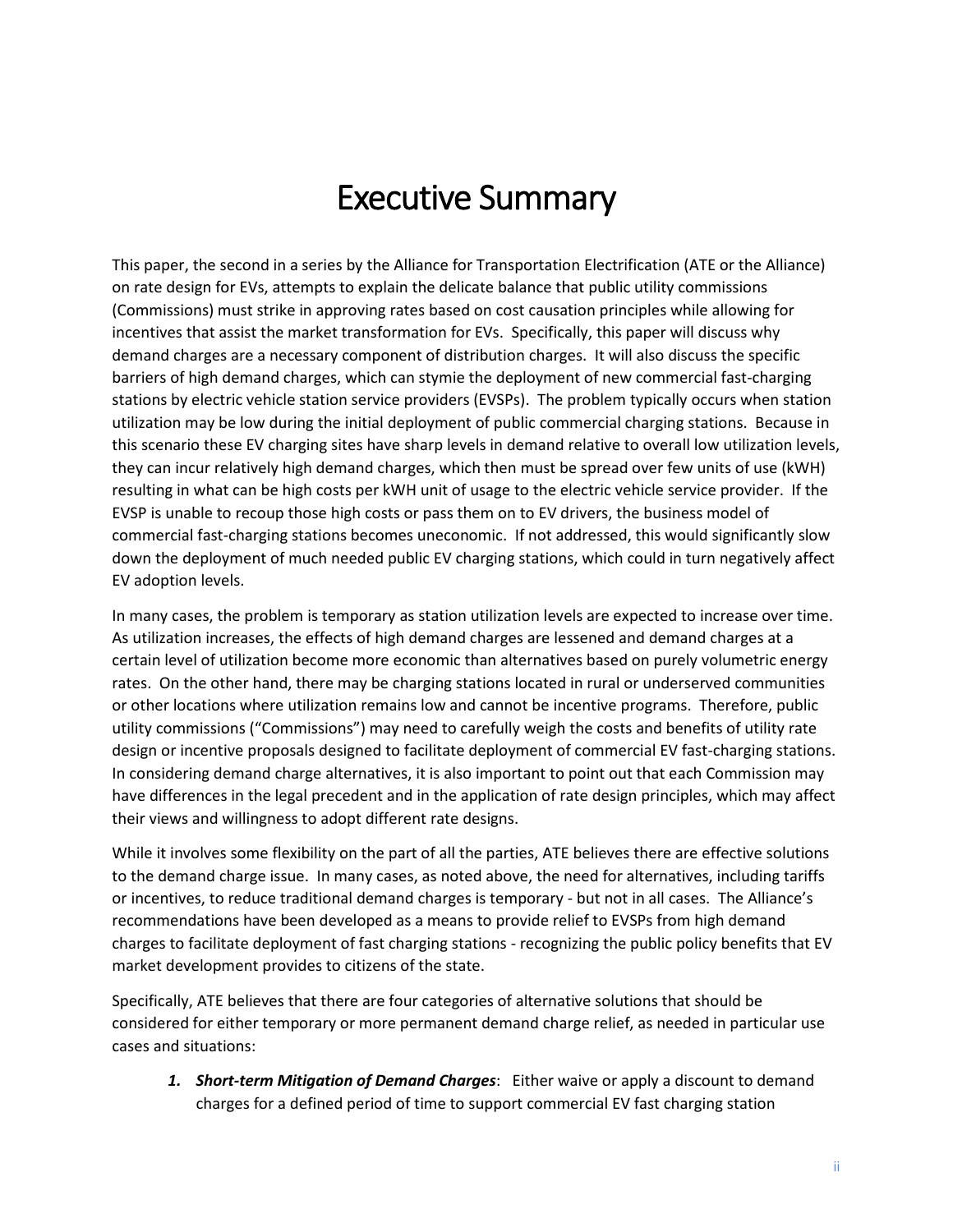deployment to address a market gap. Waiver or discounts on demand charges would be applied on a pre-established schedule, but we recommend that Commissions institute a mid-point review to determine the appropriate timing for continuing or removing the rate support. Another option is to reduce demand charges but increase energy rates to offset some of the utility revenue lost from reduced demand charges.

- *2. Cost-Based Rates without Demand Charges:* Some utilities already offer rates to commercial customers that specifically target low load factors and do not include demand charges. But most of the time, the rates are limited to customers without very high peak demand. So, these rates, might for example, be available to Level 2 chargers or the lowest power levels for DC fast chargers, but not for fast charging at higher power levels.
- *3. Rates with Embedded Demand Charges*: While demand charges have proven to be an effective means of allocating fixed costs that customers impose on the system, there are rates for some use cases that can reflect cost of service without direct assessment of demand charges. One rate offering along these lines that have been offered by utilities is a subscription rate whereby the demand charge is incorporated into a monthly subscription charge based on the load characteristics of the customer.
- *4. Targeted Incentives that Vary with Site Utilization*: In this case, the level of load factor, which is a proxy for station utilization, would determine the amount of incentive or discount, increasing demand charges as utilization of the charging station increases, avoiding the need to create a new rate or transition to a different rate over time.

Examples of these four alternative paths are described in the main body of the accompanying paper. We believe any of these four paths for dealing with the demand charge issue are equally supportable. And we should also note that utilities, with stakeholder input, are continually developing new ideas for EVSP rate design that will be presented to Commissions, so this list of viable alternatives is likely to expand over time.

**In conclusion, the Alliance believes that public policy goals must be considered along with cost-ofservice principles traditionally applied to utility rates. While demand charges have been proven over the years to be a means to reliably, efficiently, and fairly allocate costs to commercial customers, when applied to EV charging during this nascent stage of market development creates problems. Demand charge relief may be needed to ensure that the market is able to develop. We should not prejudge the best solution to meet specific needs of the utility and its EVSP customers. Some existing rates approved earlier by Commissions, such as non-demand billing tariffs, might be adopted or modified for the EV use cases. These cases will likely be specific to a particular utility and jurisdiction – a one-size-fits-all approach will not be realistic. Demand charge relief can take multiple forms but is critical to enable the market transformation of the EV industry.**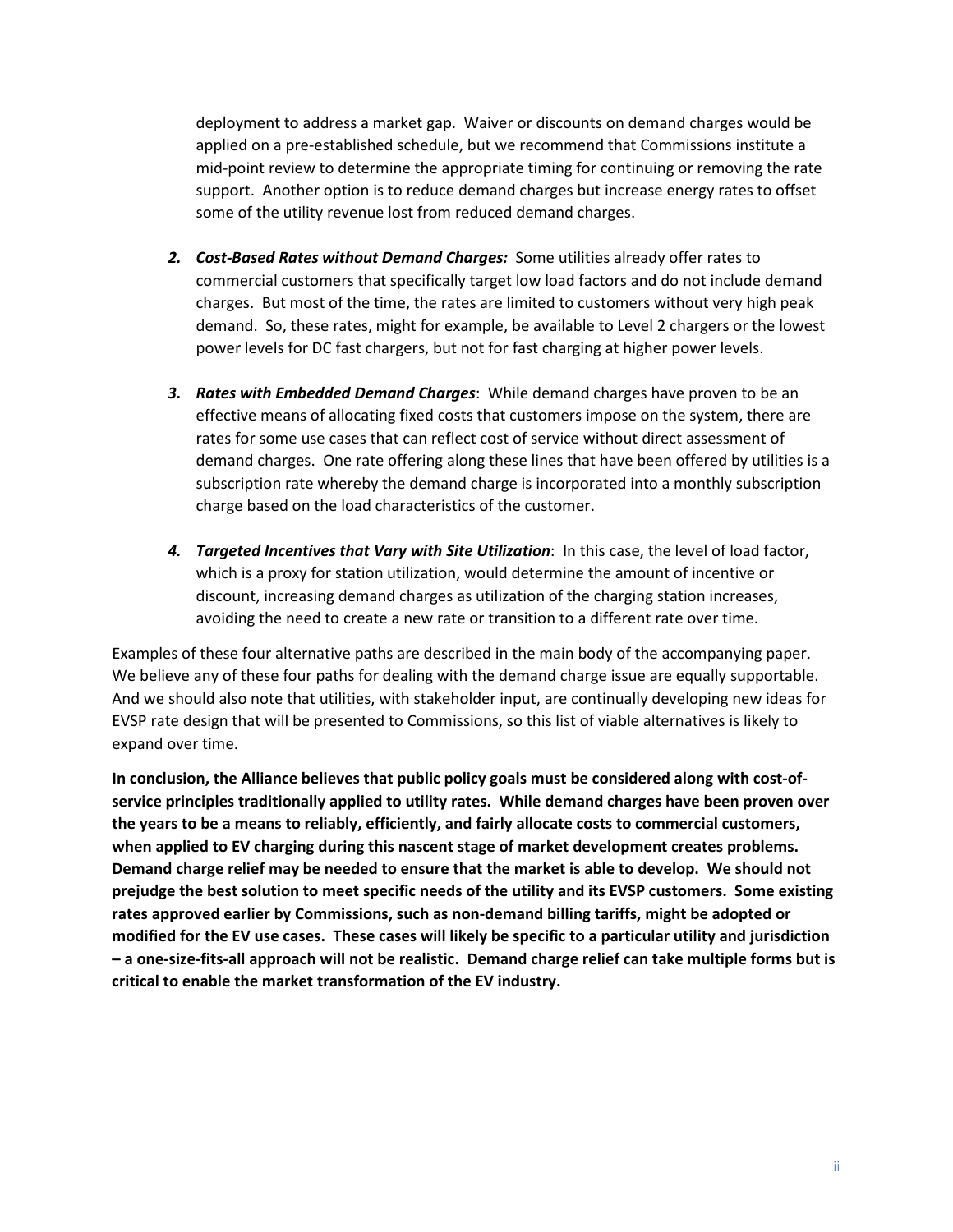### **Box 1. Key Recommendations**

- 1. Recognize the public policy benefits of widespread deployment of fast-charging stations and provide demand charge relief – either waiving or reducing demand charges on a temporary basis, adopting permanent rates that are based on Cost of Service but don't assess demand charges, incorporating demand charges in subscription rates, or offering targeted incentives that vary with station utilization
- 2. Utilities should work with EVSPs and other stakeholders to find appropriate solutions to recommend to state regulatory commissions. Departure from strict cost of service principles is generally warranted when there is a greater public policy good to be achieved (e.g., the environmental and economic benefits of electrification), but should be done in a manner that, to the extent possible, follows foundational rate design principles.
- 3. Utilities and Commissions should review data and evaluate real world experience to determine whether the current schedules for returning to full demand charges where they exist are reasonable, or when customer EVSPs should transition back to service on demand charge-based rates if schedules haven't been set.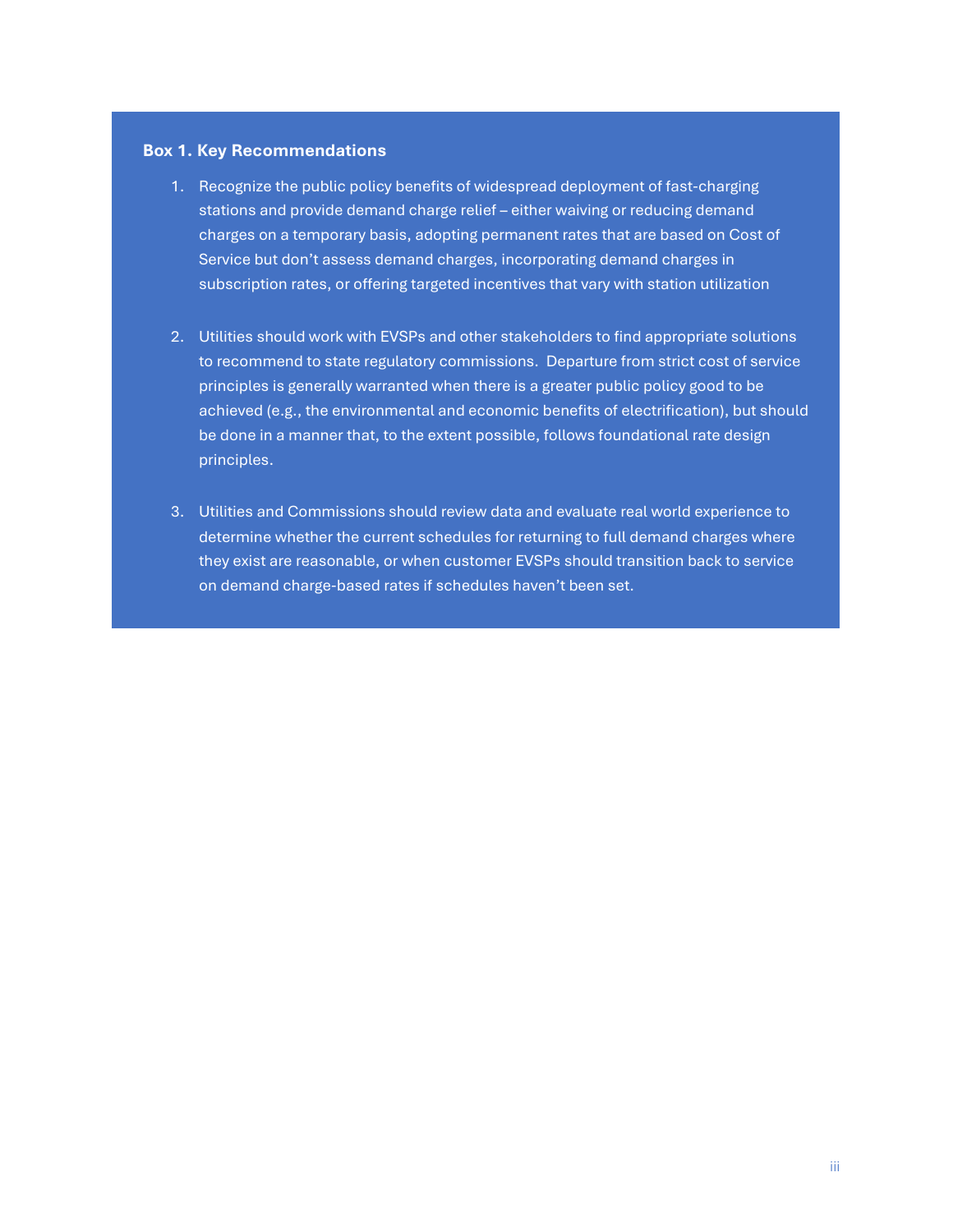### **I. Introduction**

This is the second in a series of papers by the Alliance for Transportation Electrification ("ATE" or "the Alliance") that focus on the topic of utility rate design with respect to transportation electrification, which is of increasing importance to the growth of EV markets.<sup>[1](#page-5-0)</sup> The purpose of this paper is to increase understanding of the EV demand charge issue. We provide some context as to how utility costs are recovered, why demand charges for commercial customers are levied, the issues that inclusion of such demand charges in rates cause for EV charging, and some alternative solutions to address those issues.<sup>[2](#page-5-1)</sup>

Electric rates that are traditionally based on cost-of-service principles (as opposed to value of services or market-based pricing) support both efficiency and equity in the provision of electric service at just and reasonable rates which are approved by state regulatory commissions. In this context, demand charges in commercial and industrial rates accurately reflect cost causation, which is a key objective of rate design. Based on foundational ratemaking principles, demand charges are a fair and efficient means of recovering the costs utilities incur in providing sufficient capacity to manage demand reliably and to meet customer demands but these charges can raise challenges when included in rates paid by EVSPs (electric vehicle service providers)<sup>[3](#page-5-2)</sup>.

Specifically, while demand charges are typically appropriate for utility cost recovery for commercial or general service accounts, the low utilization of some EV charging stations can pose barriers to EV market development. This is because EV chargers can create sharp loads over short periods of time, causing high demand charges, which in turn could make the economics of deploying commercial EV charging stations a challenge. Where utilization of the charging station is low, the demand charges incurred must be spread over relatively small kWh sales by the EVSPs, resulting in what can be very high costs per kWh of charging. Recognizing this, EVSP developers are unlikely to take the risk involved in deploying charging stations in jurisdictions with high demand charges. Fewer public charging stations will hurt the development of EV markets which have attendant benefits for all consumers.

Therefore, while the Alliance believes that in the longer-term, as utilization gets to the point where demand charges don't serve as a hindrance to the widespread deployment of EVSPs, demand charges

<span id="page-5-0"></span> $1$  The first paper, published in July 2021, laid out a set of principles for rate design that support transportation electrification, for utility sales to residential and commercial customers, and sales by third-party or utility-owned electric vehicle service providers ("EVSPs") to vehicle owners. In that paper, we discussed demand-based charges in utility commercial rates that has become the subject of some controversy because of their impacts on EV charging costs. In this paper, we take a deeper dive in trying to explain why demand charges are assessed, their benefits, the transitory problems they may create for utility customer EVSPs, and alternative solutions being examined and adopted across the country.

<span id="page-5-1"></span><sup>&</sup>lt;sup>2</sup> The focus of this paper is on commercial or general service rates that include demand charges. With respect to energy supply, the subject of this paper is limited to sales to EVSPs by regulated utilities.<br><sup>3</sup> There are numerous terms used to describe the charging station business, sometimes describing different

<span id="page-5-2"></span>aspects. EVSE (electric vehicle service equipment) is usually used to refer to the physical equipment used in the charging station. EVSP is often used to refer to the entity providing the charging service and associated networking. But because there are many business models for EV charging, it is not always straightforward who the utility customer is – it may be the owner of the EVSE, the EVSP, the host site, or even a third party. For purposes of this paper we will use the term "customer EVSP" to refer to the charging customer of record to the utility – i.e., the entity that pays the utility bills for electric service to the station.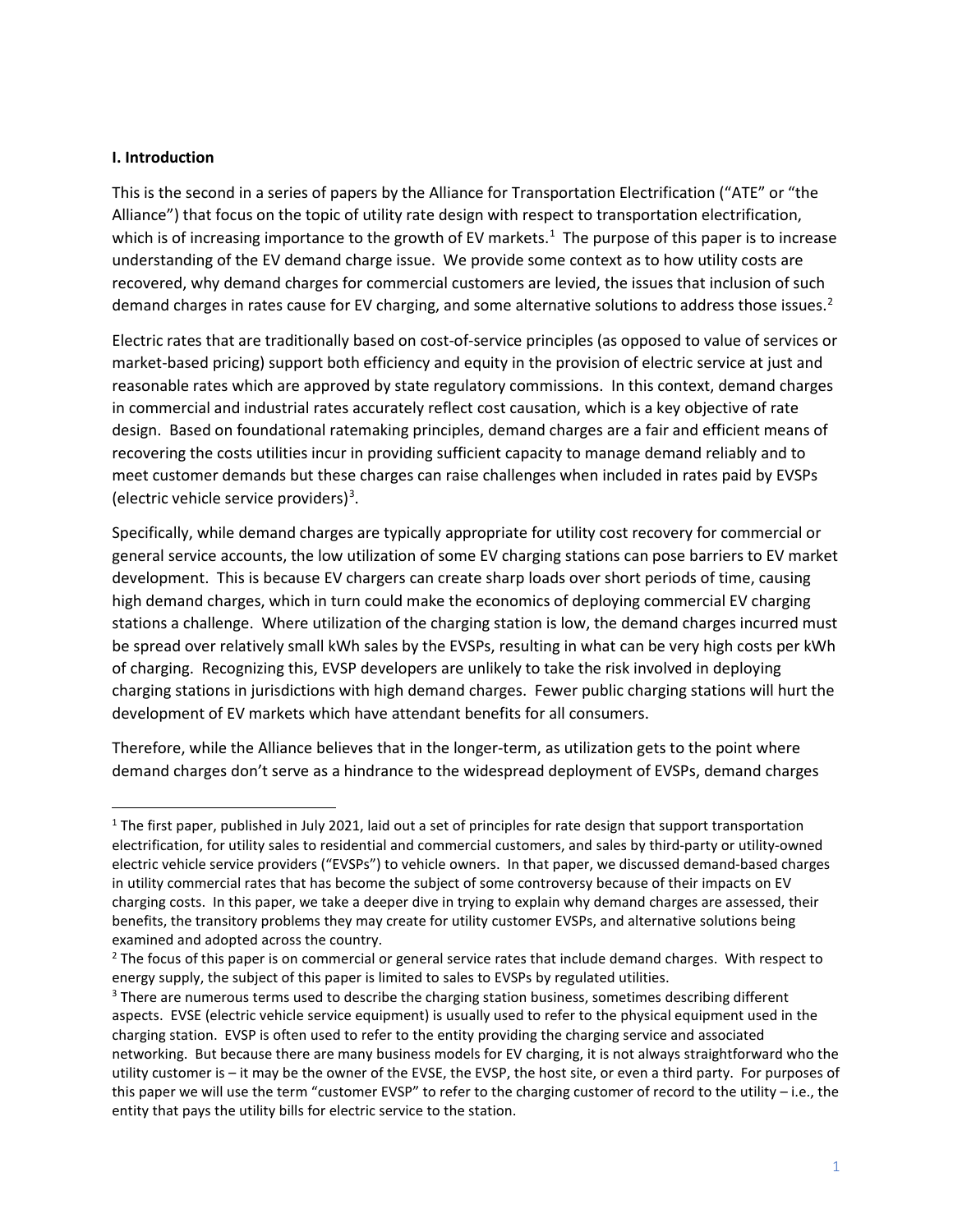still represent a well-supported means of ensuring reliable, efficient use of the grid and fairness to all commercial customers. But demand charges when applied to sales to customer EVSPs present an issue caused by low utilization during this nascent stage of EV market development. Since EVs come with many benefits to utilities, their customers and society at large, and because public policy considerations are part and parcel of the rate design process, the Alliance supports demand charge relief as the market develops. Such relief can take several different forms which are addressed in this paper.

The first of these solutions, which was the focus of ATE's earlier Rate Design Principles paper, is temporal demand charge mitigation. Where waiving or reducing demand charges is found to be the preferred solution, the relief should be temporary as waiving or reducing demand charges without recovery of the fixed costs they were meant to recover results in a subsidy from other customers who will be required to bear a greater share of the utility's fixed costs for the period demand charge relief is in effect. And temporal mitigation doesn't necessarily mean that there needs to be a specific timeline for re-imposing full demand charges. For example, an alternative is to offer a rate with reduced demand charges and higher energy charges as an option, with the customer EVSP able to switch to the regular C&I rate when utilization increases. But in any event, fairness and efficiency require that all customers ultimately pay the costs which they impose on the utility system. It's also important to point out that states differ in their views on adopting rate designs that depart from strict cost of service principles, or may have legal prohibitions from such departures, so this alternative may not always be available. But there are other paths which should be considered as well – including more permanent cost of servicebased rates without demand charges, rates that have demand charges embedded (subscription rates), or rates that assess varying demand charges based on EVSP utilization. These alternative paths are discussed further in this paper.



*Figure 1: Proposed Solution to Charging Challenges from Demand Charges in Areas of Low Utilization* 

While we recognize that the demand charge problem may be temporary until public and fleet EV charging station utilization increases, electric utilities have recognized this challenge and have stepped up with a variety of programs and rate designs in many States that waive or reduce demand charges, with Commission approvals. There are many alternative ways in which demand charges are waived or reduced (for a period). Examples of this type of relief includes the demand charge holiday offered by Southern California Edison which eliminates demand charges for five years and then phases them back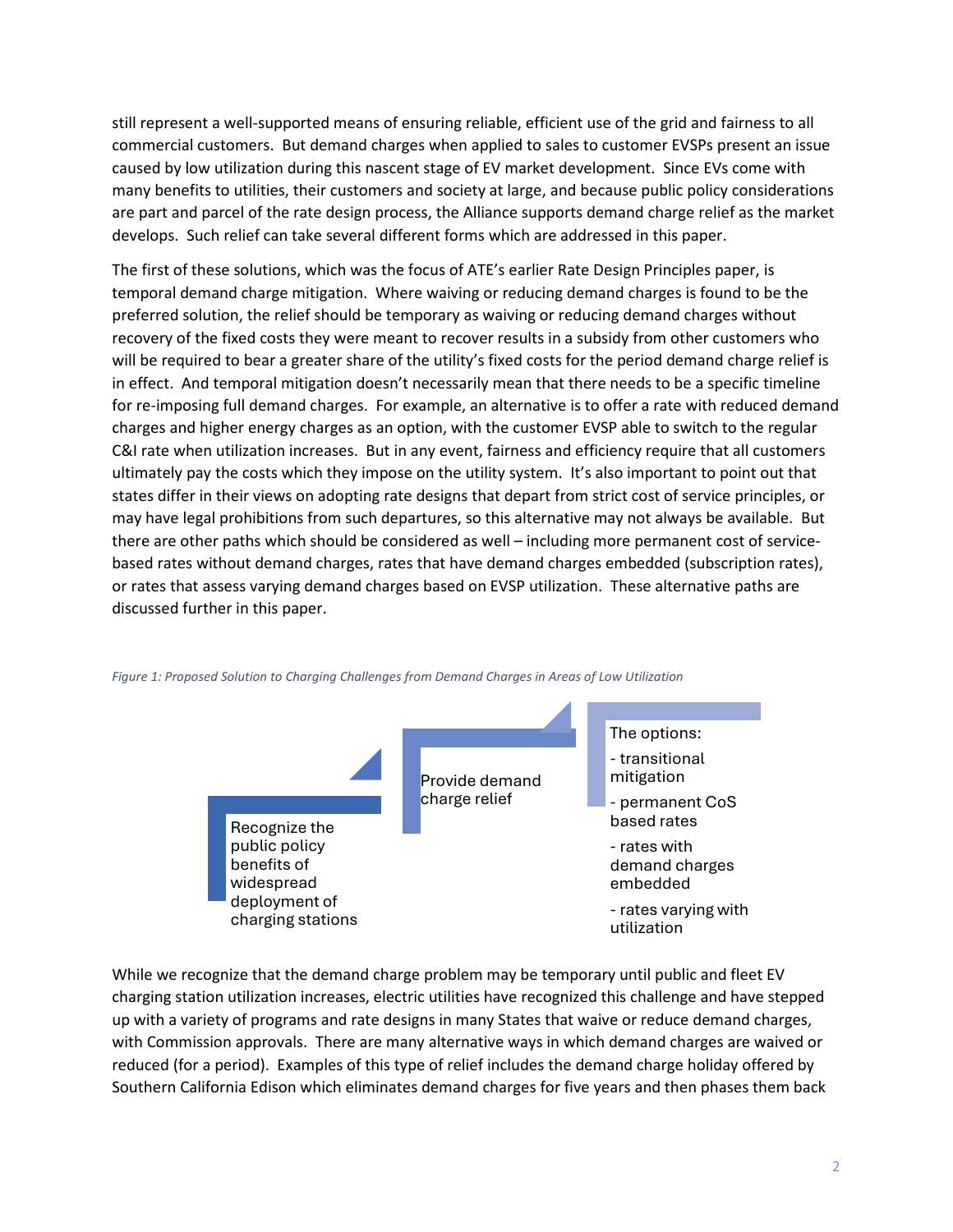in over the next five years.<sup>[4](#page-7-0)</sup> And there are many other examples of transitional demand charge mitigation which were presented in ATE's earlier paper.

And in addition to different means for mitigating demand charges, there are different ways in which reduced demand charges can be implemented. Temporary rate schedules applying to customer EVSPs can be developed which requires approval of a new rate. But some Commissions have approved either rebates or credits to customer bills, which can be offered through utility programs without requiring new rate design filings. The path adopted will vary by state according to precedent, legal requirements and other factors.

We must also recognize that some customer EVSPs will face longer-term utilization issues. For example, EVSPs in rural areas or underserved communities may face utilization issues for a longer period than urban locations. And as utilization increases, the charging experience drivers face may decline as charging ports become less available when they are needed. The problem is that at this point in time, we don't have a lot of data on charging station utilization, EV owner experiences, and when demand charges may become the most economic alternative for customer EVSPs.[5](#page-7-1) **Thus, the Alliance also recommends that over time, utilities and Commissions should review and evaluate real world experience to determine whether the current schedules for returning to full demand charges where they exist are reasonable, or when customer EVSPs should transition back to service on demand charge-based rates if schedules haven't been set. [6](#page-7-2) We believe this evaluation should occur at least every three years.** 

While temporal demand charge relief is the approach taken in the majority of cases across the country, other rate design solutions for demand charge relief are emerging that don't require short-term mitigation. One path involves more permanent rate designs based on cost of service that apply to at least some EVSP use cases. For example, many utilities have commercial rates specifically designed for low demand, and/or low utilization customers that don't include demand charges at all (this is called non-demand billing, or a defined tariff for low load customers). Dominion Energy is one utility that offers such a rate.<sup>[7](#page-7-3)</sup> These rates are certainly helpful for some EVSPs, but usually aren't available for higher powered DC fast charging sites. Other utilities are also offering subscription type rates where demand charges are still recovered but through some kind of a fixed monthly rate. Demand charges are

<span id="page-7-0"></span><sup>4</sup> Application of San Diego Gas & Electric Company (U 902E) for Approval of SB 350 Transportation Electrification Proposals, Application 17-01-020, Docket No. 17-01-020, Decision On The Transportation Electrification Standard Review Projects at 111 (June 6, 2018) (available a[t https://www.cpuc.ca.gov/-/media/cpuc](https://www.cpuc.ca.gov/-/media/cpuc-website/files/legacyfiles/d/6442457637-d1805040.pdf)[website/files/legacyfiles/d/6442457637-d1805040.pdf\)](https://www.cpuc.ca.gov/-/media/cpuc-website/files/legacyfiles/d/6442457637-d1805040.pdf).

<span id="page-7-1"></span><sup>5</sup> As discussed later in this paper, there is a crossover point determined by station utilization at which EVSPs will face lower overall costs with demand charges than they would if fixed capacity costs were recovered in volumetric rates.

<span id="page-7-2"></span> $6$  And there may be use cases where long-term or permanent relief is needed. In such cases, long-term subsidies from the utility, government sources, or others might be considered.

<span id="page-7-3"></span><sup>7</sup> Dominion Rate Schedule GS-2. [https://cdn-dominionenergy-prd-001.azureedge.net/-](https://cdn-dominionenergy-prd-001.azureedge.net/-/media/pdfs/virginia/business-rates/schedule-gs2.pdf?la=en&rev=65c74050107549f299d48689f738e948&hash=7CBE70107AE10C66B8EB5C5A1E248D12) [/media/pdfs/virginia/business-rates/schedule](https://cdn-dominionenergy-prd-001.azureedge.net/-/media/pdfs/virginia/business-rates/schedule-gs2.pdf?la=en&rev=65c74050107549f299d48689f738e948&hash=7CBE70107AE10C66B8EB5C5A1E248D12)[gs2.pdf?la=en&rev=65c74050107549f299d48689f738e948&hash=7CBE70107AE10C66B8EB5C5A1E248D12](https://cdn-dominionenergy-prd-001.azureedge.net/-/media/pdfs/virginia/business-rates/schedule-gs2.pdf?la=en&rev=65c74050107549f299d48689f738e948&hash=7CBE70107AE10C66B8EB5C5A1E248D12)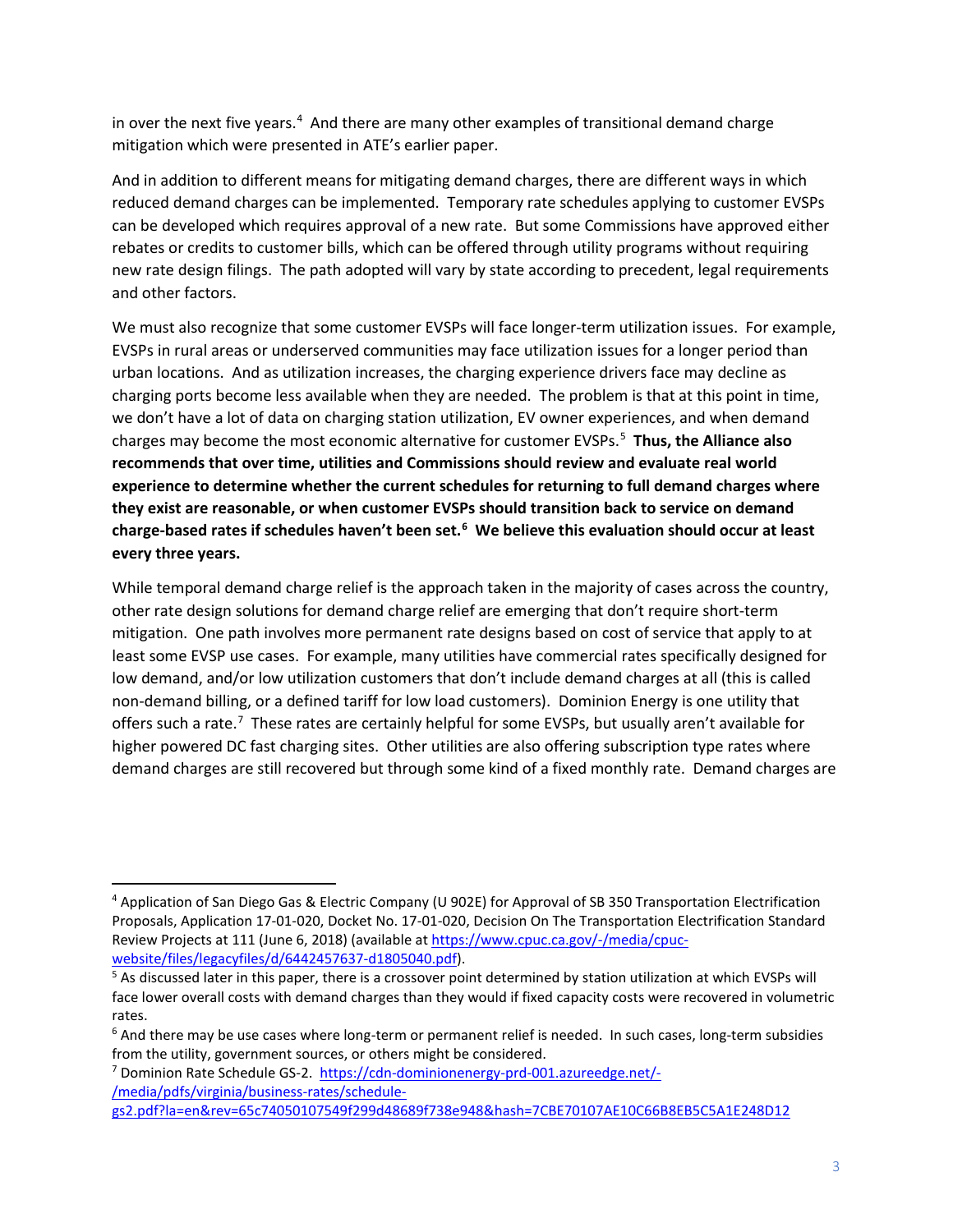typically included in the monthly subscription. Pacific Gas & Electric is one utility that has established such a subscription rate.<sup>[8](#page-8-0)</sup>

Another solution that some utilities have proposed or implemented is to target the demand charge incentive to utilization of EV charging stations. Such rates can start out with a significant reduction in demand charges, but as utilization increases, the demand charge discount is reduced, and a more normalized level of demand charges begins. National Grid has proposed such a tariff-based demand charge discount program in Massachusetts.<sup>[9](#page-8-1)</sup> The ten-year optional "tariff-based discount program" provides a discount determined annually by assessing their load factor using the previous year average. The customer's maximum monthly on-peak 15-minute demand rates would be billed fully, with a separate line item on their bill for the discount (100%, 50%, 25% or 0%) depending on the customer's annual assessed load factor based on their annual average. In this program, base distribution demand and energy charges work on a sliding scale. As load factor increases, the demand charge increases and the energy charge decreases.

Finally, we must point out that demand charges can be dealt with in other ways. For example, there are technological means to deal with the issue (such as battery storage located at EVSP sites, or load management at stations that encourages or ensures use at times other than utility peaks). Such solutions provide significant benefits to the EVSP while ensuring utilities recover their costs of service and are a promising alternative. But the economics will vary by location.

This paper also addresses approaches to demand charge relief that do not work in our estimation. In this paper we discuss why we oppose proposals such as short-term marginal cost-based rates or rates based solely on utilization (so-called volumetric rates). And establishing EV service as a separate rate class with different rates than other commercial or general service customers has also been suggested but has associated complexities and issues described later.

The Alliance believes that utilities have an important role to play in this huge market transformation to reduce greenhouse gas emissions in the transportation sector and to bring economic benefits to both EV and non-EV drivers. Due to their unique position as both the supplier of electricity and the integrator of these new loads in the distribution system, utilities are well-positioned to take a leading role in this transformation. Moreover, utilities across the country have already and continue to propose solutions to the needs dictated by state goals and public policy objectives to facilitate the development of EV markets for the common good. Ultimately, we believe that utilities and their EVSP customers can and should work cooperatively to meet EVSP needs and ensure that rate design, and demand charges in particular, do not create a barrier to beneficial EV market growth.

An important caveat to this report is that in many parts of the country, the energy supply component (i.e., non-delivery charges) of sales to retail customers (including commercial) has been deregulated and customers can choose their supplier. In cases where the EVSP has a non-utility energy supplier, the energy supply transaction in most instances is not regulated. With respect to energy supply, this paper

<span id="page-8-1"></span><span id="page-8-0"></span><sup>8</sup> Decision Approving Application for Pacific Gas and Electric Company's Commercial Electric Vehicle Rates, Docket No. A1811003[, http://docs.cpuc.ca.gov/SearchRes.aspx?DocFormat=ALL&DocID=318552527](http://docs.cpuc.ca.gov/SearchRes.aspx?DocFormat=ALL&DocID=318552527) (Oct. 28, 2019). <sup>9</sup> Petition of Massachusetts Electric Company and Nantucket Electric Company each d/b/a National Grid for Approval of Phase III Electric Vehicle Market Development Program – D.P.U. 21-91. July 14, 2021. Eversource Energy and Unitil have similar programs proposed in Dockets D.P.U 21-90 and 21-92 respectively.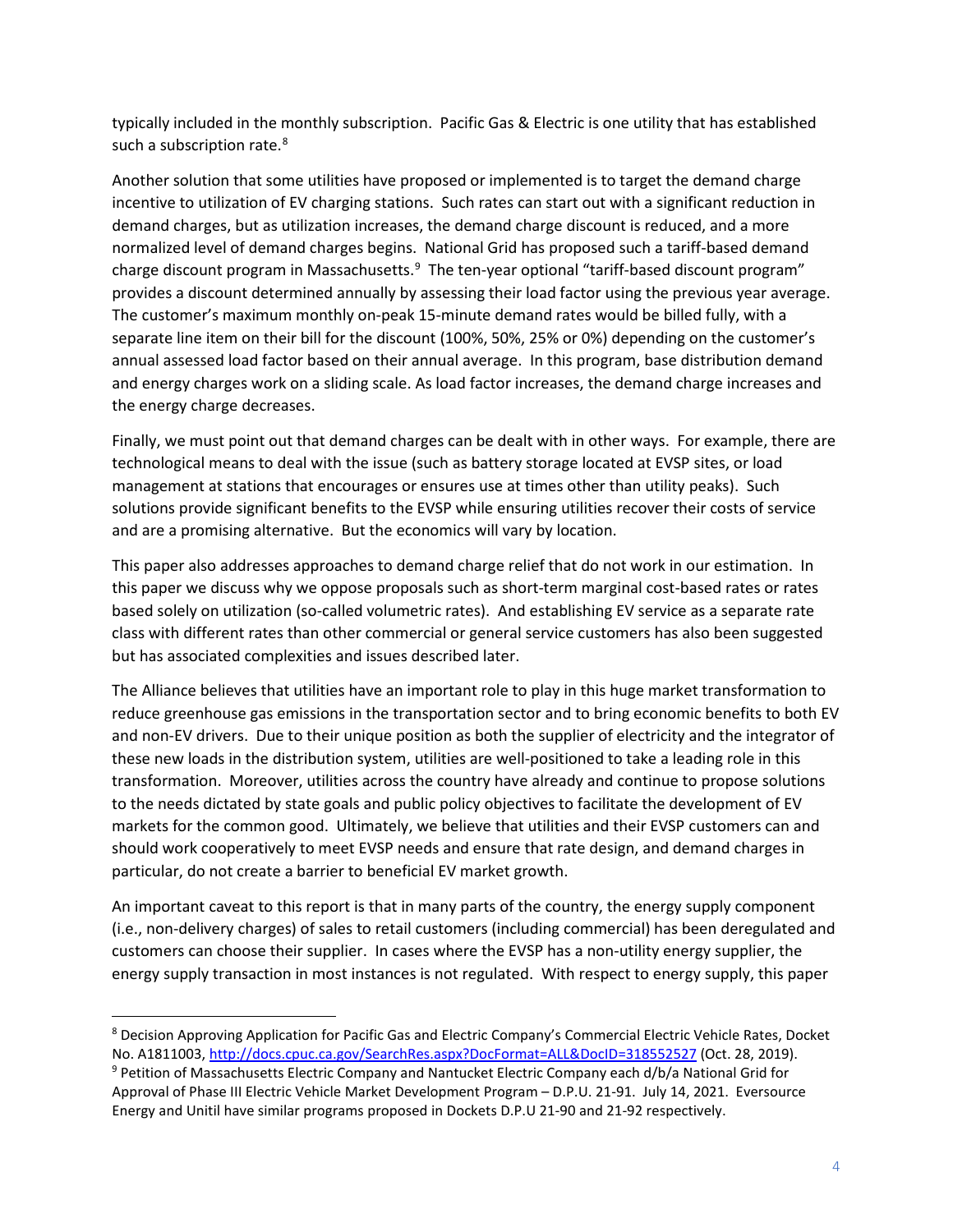deals only with energy supply sales to EVSPs by regulated utilities where Commissions approve rates for such service.

Where Commissions do not approve rates for energy supply sales to EVSPs from deregulated suppliers, they do approve rates for delivery or distribution service. Distribution rates are important as they comprise about 30 percent of a customer's total bill on average (including not only the distribution system but also billing, customer service, and administrative costs). [10](#page-9-0) Many utilities in deregulated markets include demand charges in distribution rates, but some do not. In this report we will not discuss demand charges in distribution rates separately, as we believe the issues and alternative approaches for demand charges in distribution rates are generally the same as they are for regulated energy supply (although measurement may be different as noted below). And in areas of the country where states still regulate vertically-integrated utilities that supply generation, transmission and distribution, it is this "bundled" service to commercial customers that will include demand charges.

In the following sections, we zero in on a specific utility cost element – fixed capacity costs. We discuss why customer demand has evolved to be the accepted means by which fixed costs are allocated among different classes of customers and to specific customers within the commercial and general service class (where EVSPs reside). We then discuss how demand charges are calculated, why they have raised concern with respect to service to EVSPs, some proposed alternatives we think don't work, and finally the Alliance's recommendations for a solution to the demand charge issue. There are also two appendices to this paper. In Appendix A, we present a short history of rate regulation of the electric utility industry to demonstrate how and why cost of service has become the basic principle for setting rates. In Appendix B we discuss all the various types of utility costs considered in the rate design process and how they are generally handled. We believe these Appendices provide important context to the discussion of demand charges and alternatives in the main body of this report.

<span id="page-9-0"></span><sup>10</sup> <https://www.eia.gov/energyexplained/electricity/prices-and-factors-affecting-prices.php>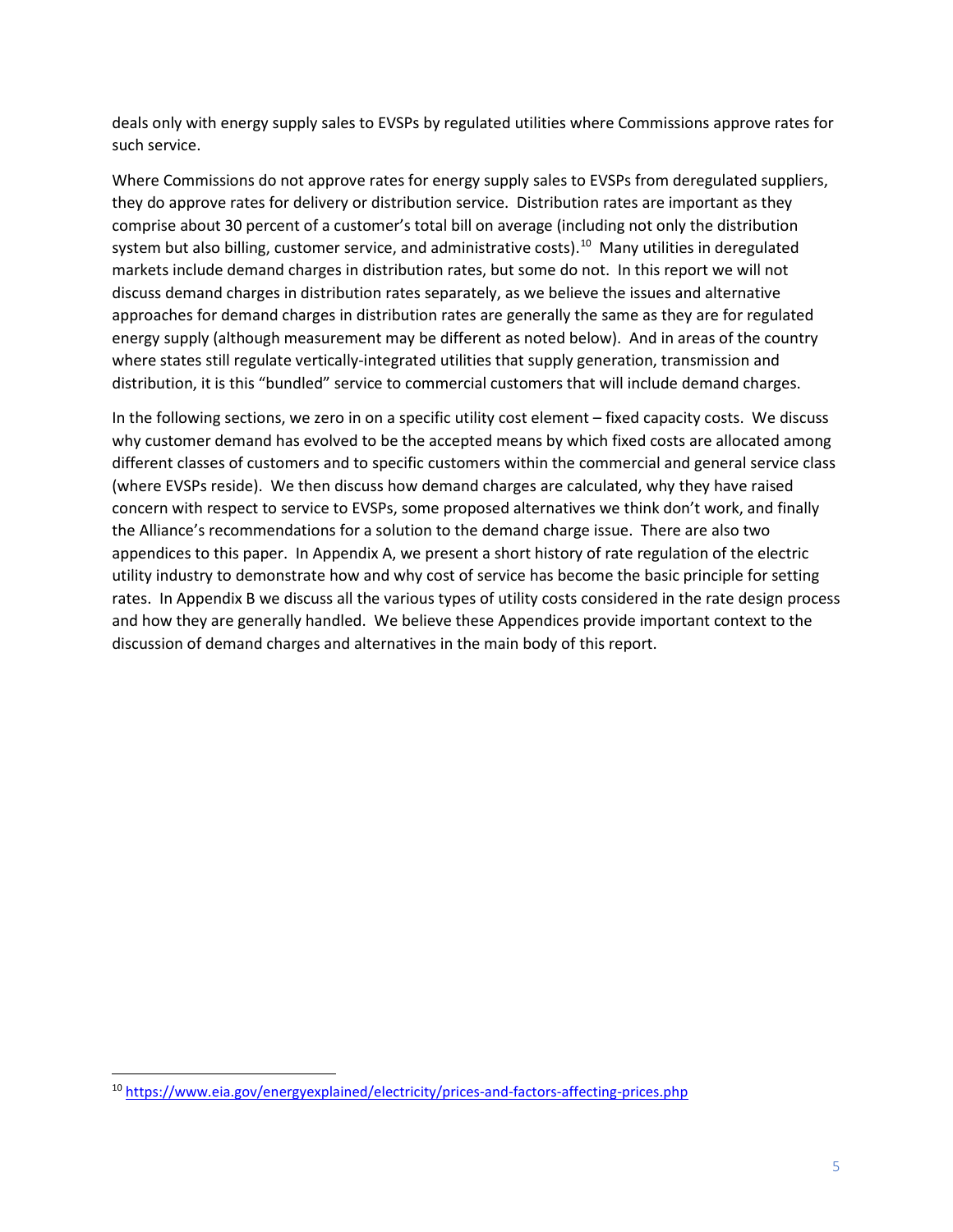#### **II. Demand Charges – Development and Use Today**

### **A. Why Demand Charges?**

Many often ask why there are such things as demand charges in utility rates that don't exist just about anywhere else in the economy. The simple answer is that because at least in some aspects, utilities are considered natural monopolies, and as such they are subject to cost of service regulation.

Fundamentally, cost-of-service ratemaking and Commission oversight are meant to be a substitute for

market competition. Natural monopolies such as utilities can't charge what the market will bear, and in fact as described in detail in the Appendices to this paper, they are limited to recovering the costs of service. Any recovery from customers greater than costs of service would be considered monopolistic pricing. The basic premise behind cost-ofservice ratemaking is that utilities should be able to recover their costs including a reasonable return on investments for monopoly services – no more and no less. This basic principle has been affirmed many

### **Box 2. Commercial and Industrial Uses**

With few exceptions, the use of demand charges has been limited to commercial and industrial classes of customers, called C&I customers. Residential customers do not have significant variations in their contribution to system peaks so the rationale for demand charges is less compelling.

times by state legislatures, regulatory practice, and court decisions

As described in more detail in Appendix B, utility costs are driven by two main factors – the fixed costs of capacity (which could be generation, transmission or distribution or all three depending on the market structure in which the utility operates) and the costs of fuel for utilities owning regulated generation. Fuel costs generally are a pass-through – regulated utilities do not earn a return on their purchased fuel (and only in very limited instances for purchased power from other generators). Because the costs of fuel vary by time of use – the plants used to generate electricity constantly change during the day and the costs of fuel vary at each plant, utilities have instituted time differentiated rates for commercial customers to encourage electricity usage when costs are low and discourage use during high cost (peak) periods. And many utilities have voluntary time differentiated rates for residential customers, a default time of use rate has seldom been mandated – partly because a belief that residential customers have less ability to shift their demand or control their time of use.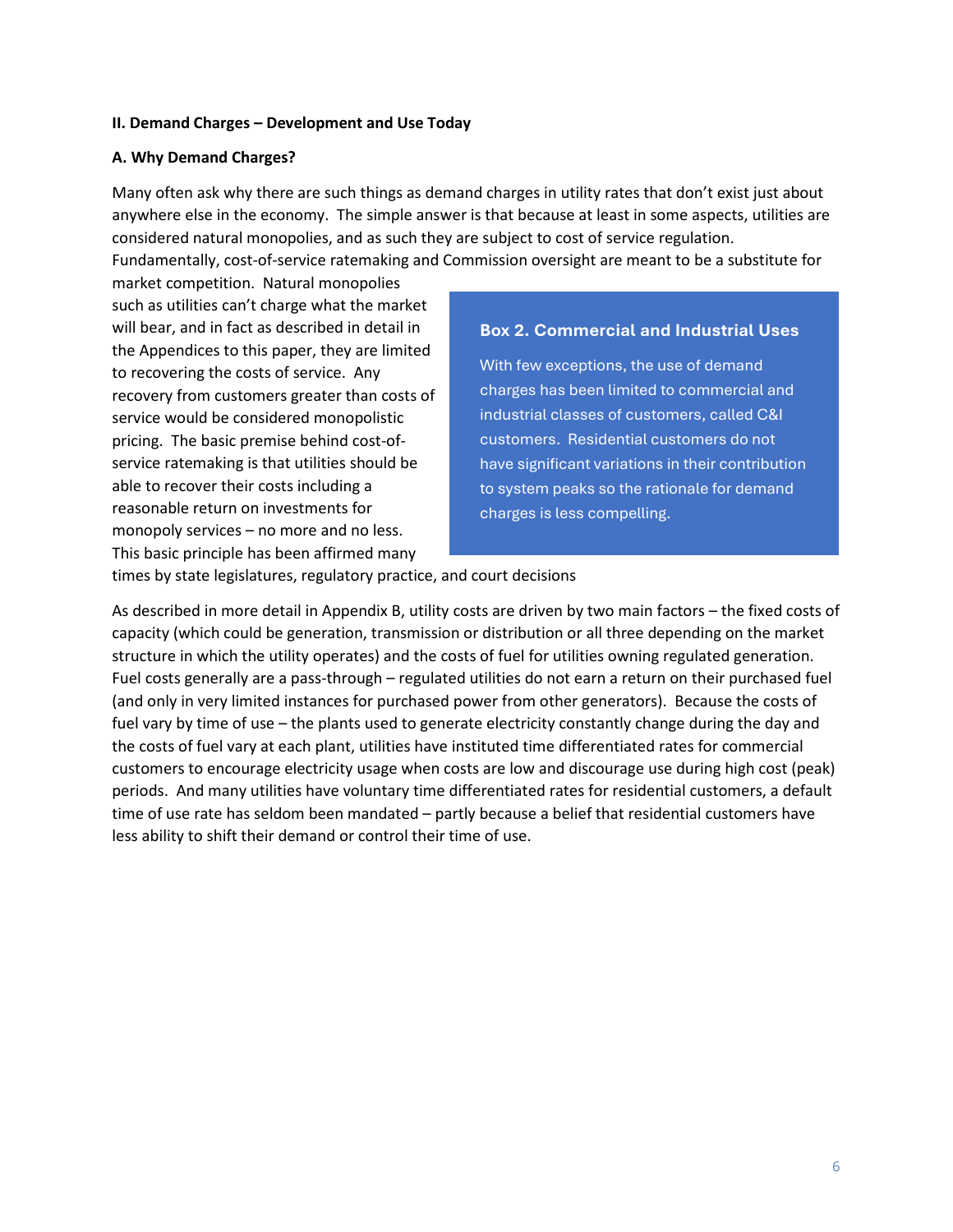*Figure 2: Calculating Commercial Utility Costs*



Recovering fixed capacity costs is a more complicated matter. What drives utility capacity costs and how they should be recovered? Utilities as part of their statutory or regulatory obligation must maintain sufficient capacity (again, whether it's generation, transmission or distribution) to meet the highest demand of its customers over each year with sufficient generating capacity and spinning reserves to meet customer loads (this metric is called resource adequacy). Thus, costs of capacity are driven to a significant extent by utility peak loads – even if that capacity is needed for only a few hours each year usually provided by a single cycle

### gas turbine.

Were it the case that all utility customers caused the same costs to be incurred by utilities in maintaining sufficient capacity, the answer would be easy. All customers would contribute equally to the cost of capacity in each kWH sold. But particularly for C&I customers, there can be wide variation in when and how they use power – some will contribute to system peak demand significantly and some not so much. As a matter of fairness to customers in these classes, regulatory practice has evolved to charge customers who create greater costs on the electric system more than customers who create less – measured by the customer's peak load and when it occurs. These **demand charges**, incorporated into commercial and general service rates, have been found to be a fair and efficient means of recovering the costs utilities incur in providing sufficient capacity to manage peak needs reliably and efficiently (as they encourage customers to avoid system peaks) and to meet customer demands. In almost all cases, the use of demand charges has been limited to the C&I class of customers, not residential customers who have more predictable consumption patterns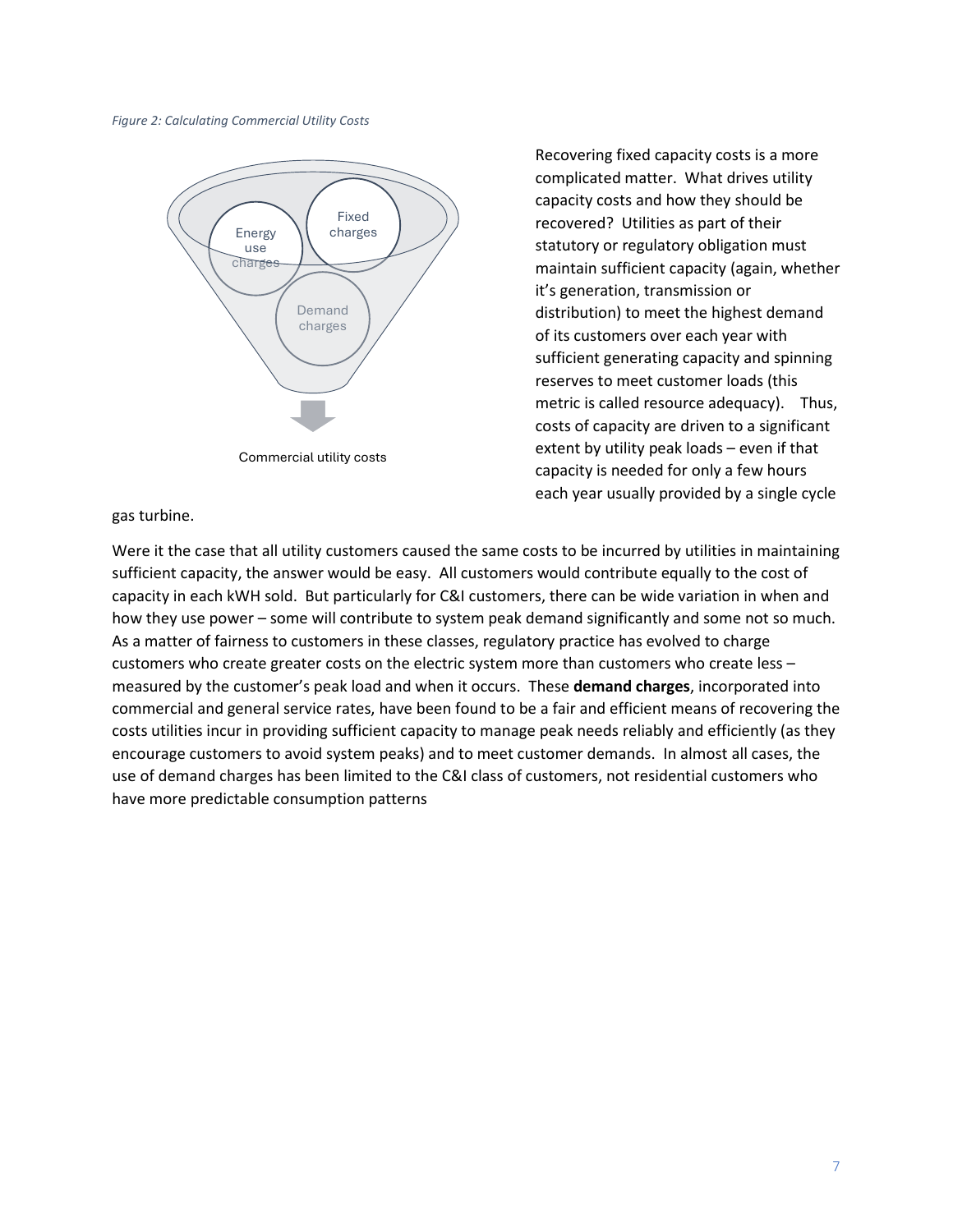#### **B. How Demand Charges Are Calculated**

In Appendix B we describe how fixed costs of utility capacity is allocated to each of the utility's customer classes. Given that the capacity needs (and thus the primary source of fixed costs) of utilities are driven by peak demand, it logically follows that the costs imposed on the system by customer classes are directly proportional to how much the customer class contributes to the capacity needs of the system, i.e., customer class contribution to peak demand. And within the commercial or general service class of

### **Box 3. What is a Demand Charge?**

Demand charges are the means by which fixed costs are recovered. Customers who contribute the most to utility system fixed costs will pay higher demand charges than customers who have peak demands solely during off-peak periods and thus contribute less to overall system costs.

customers, in most cases customer contribution to peak is also the way that costs within the class are allocated to individual customers. In basic terms, the demand charge is the means by which these fixed costs are recovered in rates. In other words, customers who contribute the most to utility system fixed costs will pay higher demand charges than customers who have peak demands solely during off-peak periods and thus contribute less to overall system costs.

Starting at the customer level, demand charges are typically assessed based on the highest 15 minutes of average demand in a billing period. Some utilities use 30 minute or 60-minute periods. And different cost components may have different demand charges assessed – for example generation versus distribution, as discussed below. Demand charges appear as \$/kW or \$/MW per month of demand by the customer. It gets more complicated from there when examining how the demand charge is determined.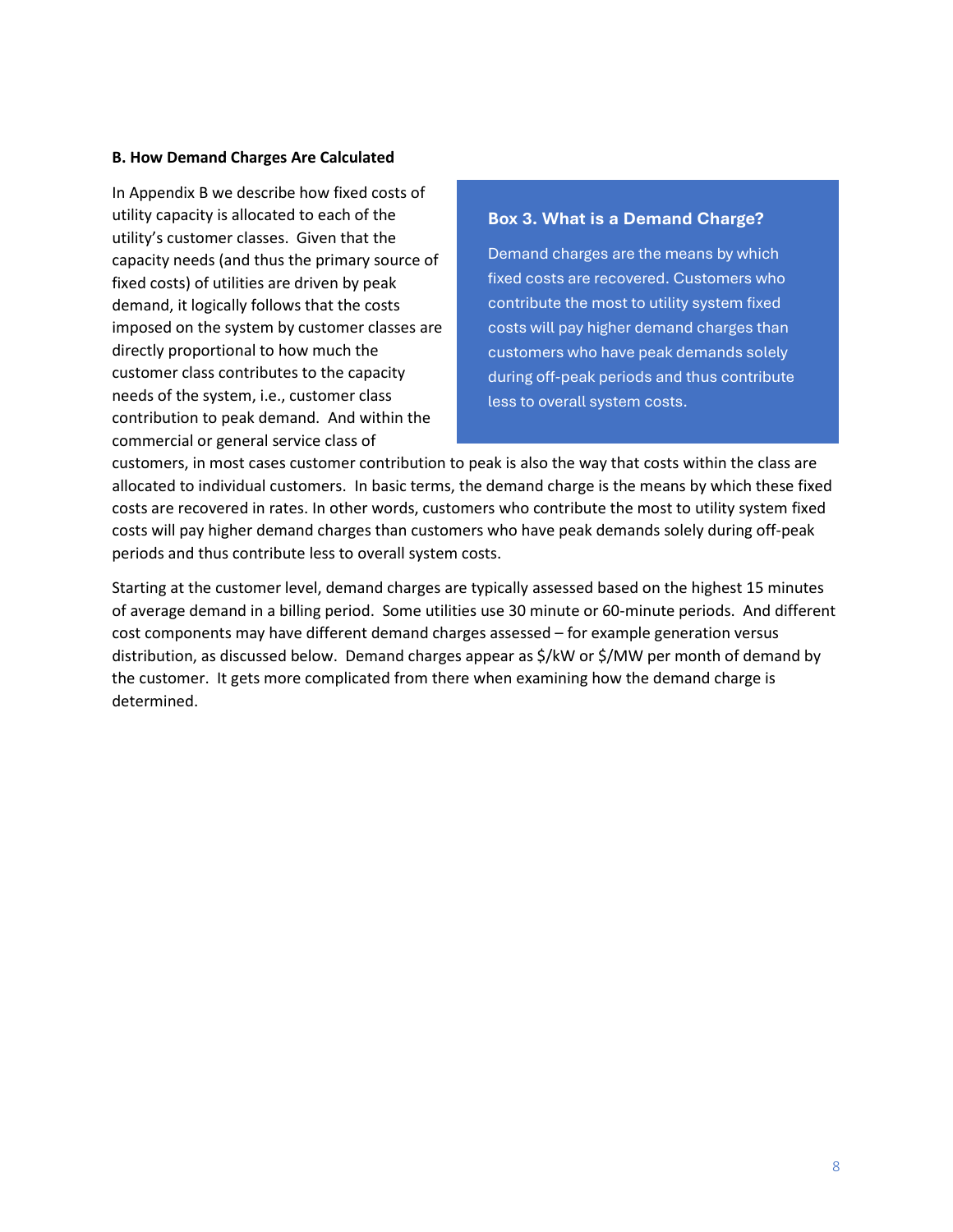



In this graphic, we see total electricity consumption over a month. The demand charge is calculated by multiplying peak demand *over a certain period with a dollar per kW rate. Most utilities calculate peak demand based on the highest demand during a 15 minute interval.*

The first complication is that there are different ways to measure a customer's peak demand. The first is system coincident peak demand. This measures the customer's instantaneous usage at the time the system reaches peak demand. A variation of coincident peak (CP) demand is 4CP demand which is the average of coincident peaks in a four-month period when demand is highest (e.g., June, July, August, and September each year for summer peaking utilities). This is usually considered the best measure of the customer's proportional responsibility for capacity costs – particularly for generation and transmission. But peak demand on local circuits may be different than system peaks – thus there is Local Coincident Peak which may be used to allocate distribution costs. And to complicate things even further – there are non-coincident peak measures also used in ratemaking. For example, there is a measure of peak demand for each class – Class Non-Coincident Peak Demand (which is called NCP) which is the highest instantaneous use by a class of customers, which may also differ from the system peak. And finally, there is a Customer Non-Coincident Peak or NCP, which measures peak demand at an individual customer level instead of a class average.

Not all costs incurred by the utility are necessarily limited to any single one of these measures of demand for allocation purposes. As noted, generally generation and transmission costs would be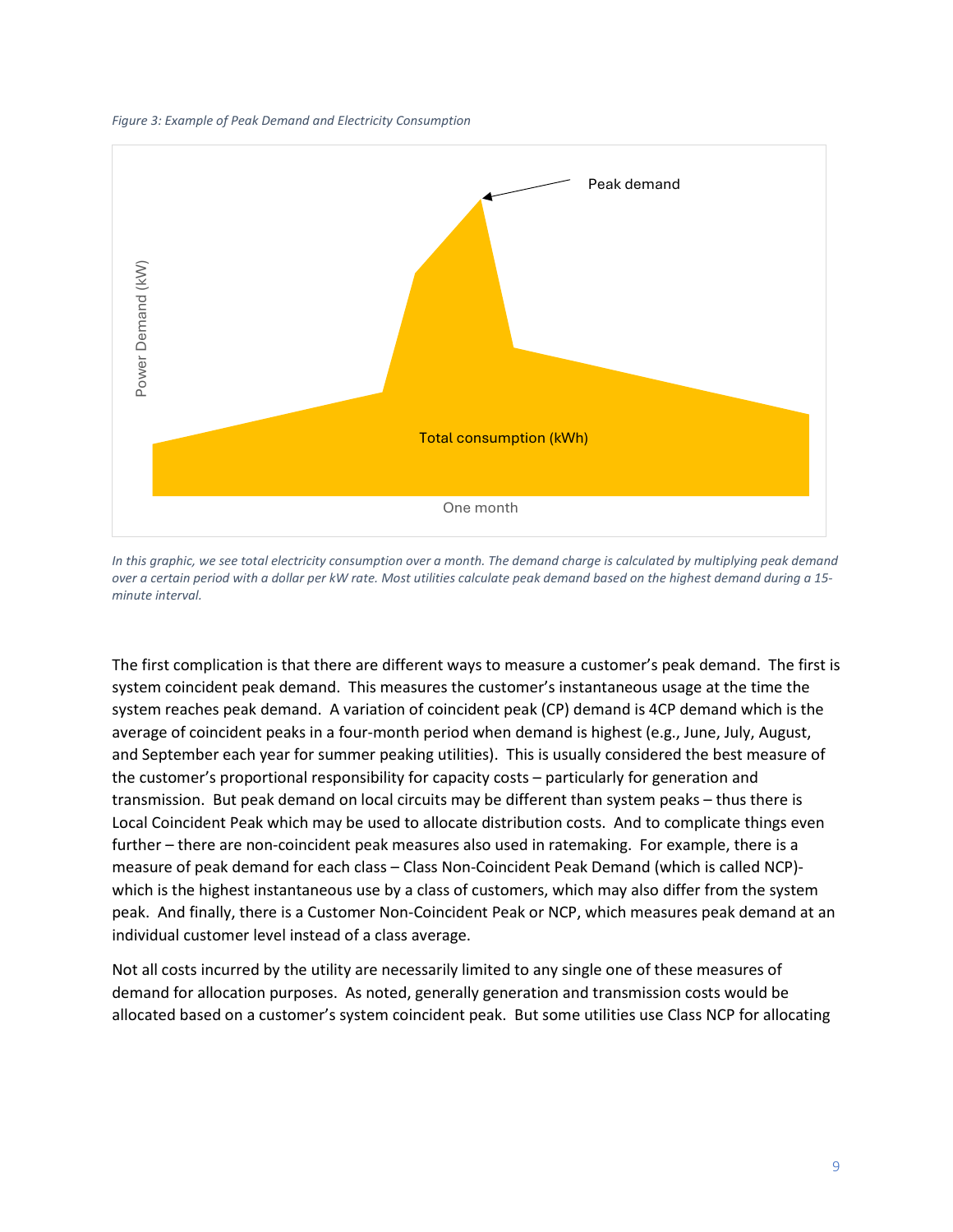certain costs within a class.<sup>11</sup> And as you get closer to the customer, the other measures may come into play. Local Coincident Peak may be used for the distribution system as a whole, and Customer Non-Coincident Peak may be used for equipment associated with particular customers. While these are common practices, there is no rule as to what demand measurement is applied to specific costs, and again practices vary across utilities. In general, allocating costs through class NCP is more common among utilities and Commission precedents.

But in the end, judgement is needed to make balanced and fair decisions; it is often said that there is both art and science involved in utility ratemaking after reams of evidence are submitted to the Commissioners for a final decision. And utilities have different characteristics which may lead them to different conclusions based on those characteristics. In the end, the utility will file tariff proposals in general rate cases that specify the measure to be used to determine customer demand during a billing period, the parties argue over the appropriateness of the measures, and Commissions make the determination.

Many intervenors in a rate case involving customer EVSP service will argue, for example, that because they can show that they don't contribute to the utility system annual peak, they should not be required pay demand charges. Some utilities will have programs available that would allow the utility (or third party) the ability to control the customer's load so it can't be used or is throttled down at system peak – in exchange for a discounted rate. Such rates are probably not practical for public highway charging on a corridor where the EV driver wants to charge when they show up but could be more practical for workplace charging or for fleets when longer dwell times at the charging station or flexibility as to when to charge is feasible.

Another complication in assessing demand charges is that many utilities have different demand charges that apply to different situations or customer characteristics. For example, demand charges may be set differently depending on the time that peak demand occurs, which may be periods during a day, a week, or variation by season. For example, in these situations a customer with a peak during the day in August will likely face a higher demand charge than a customer that peaks in the middle of the night in April. These variations are meant to serve some of the same purpose as time of use rates – that is, to encourage use (and particularly peak use) during times of lower cost. Demand rates may also be tiered in blocks depending on some measure of the customer's size or usage within the rate class, recognizing that even within a class larger customers impose more costs than smaller customers. And finally, some utilities have a load factor penalty. Load factor is a measure of the "peakiness" of customer demand and is measured by dividing usage (kWh) in a billing period, dividing it by the peak demand (KW), then dividing by the number of days in the billing cycle, then dividing by 24 hours in a day. A high load factor means that average use and peak use are closely aligned, while low load factors denote the opposite.

And finally, there is something called a demand "rachet" that many utilities have adopted with respect to demand charges. A demand ratchet is a percentage of the highest peak period demand during a preceding period (often 12 months but sometimes 6 months). The percentage applied to that previous highest demand typically varies between 50 and 80 percent. The resulting amount after the ratchet has been applied becomes the floor for demand charges within the current billing period. The customer

<span id="page-14-0"></span> $11$  Some utilities, rather than allocating based on class demand measures, allocate based on individual customer demand measures. But again, the principles and rationale for such methods remains the same as for intra-class allocation methods.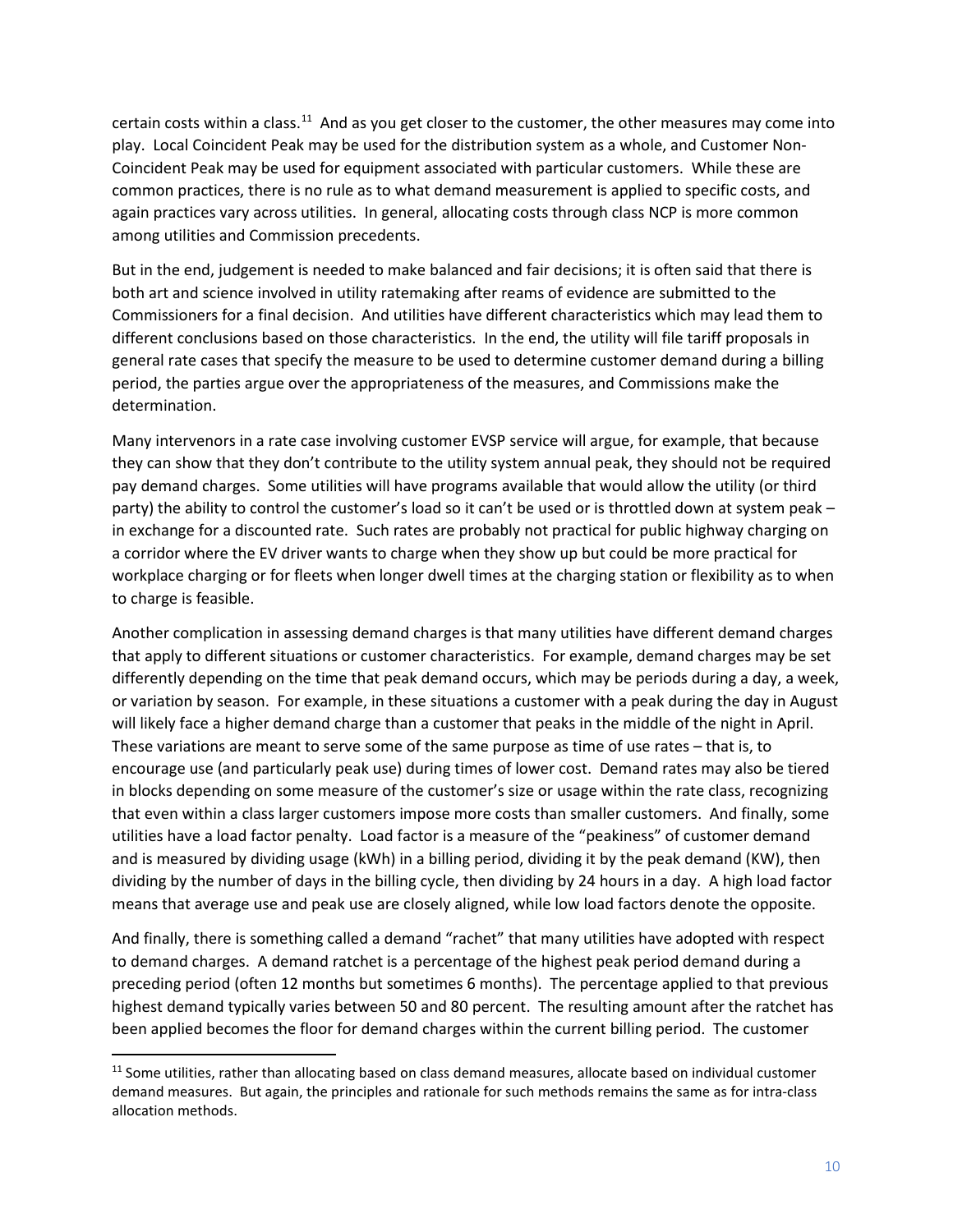would pay either the current month demand charge or the ratcheted historic demand charge, whichever is higher. The reason that there are these ratchets is because the highest demand within the past period is probably a better indicator of the customer's contribution to system costs. Ratchets also reduce the risk of serving customers that may have wide swings in demand. Ratchets are more often used for large commercial or industrial customers and may or may not apply to rates applicable to EV charging loads. Depending on what combination of these variants a utility adopts and has received approval for in its rate case, the utility then, using recent historical data, will run calculations to determine what level of demand charges (of the different types) are needed to collect the annual revenue requirement for the commercial class of customer being evaluated and thus to be incorporated in the different tariffs applicable to that class. These are the demand charges that will be imposed on customers, including in many cases EV charging stations (EVSPs).

**In summary, ratemaking is not necessarily a precise science, and involves the balancing of many tradeoffs among customers and classes. Utilities file rate design proposals during a rate case and ultimately the Commission evaluates benefits to customers and makes difficult judgements. And depending on where they provide service, utilities may be subject to different regulations and have different characteristics, which may lead them to different rate designs based on those characteristics and regulatory precedent.**

### **C. Emerging Issues with Demand Charges**

Before getting into specific issues regarding demand charges and EVs, it is important to note that the use of demand charges in general has become increasingly a topic of controversy as it relates to EV charging for C&I customers. Some suggest that peak demand is no longer an accurate way of allocating generation and transmission costs One such argument is that more and more generation and transmission may be getting built for reasons other than meeting peak demand, such as for reducing energy costs or reducing environmental emissions. Those making the argument suggest that this is evidenced by the fact that system costs are increasing rapidly in many areas of the country without a concomitant increase in system capacity. Another argument some make is that demand charges don't necessarily account for the advantages of diversity of load within a class. The argument made is that demand charges assume each customer is a separate entity without looking at cost reductions that may occur due to other customers having complementary demand. This argument, though, ignores the fact that diversity in load is reflected in the overall fixed costs to be allocated, and is thus accounted for.

Notwithstanding these arguments, demand charges have been used for many decades – since meters were first developed that could measure energy use by time interval – and have been quite successful at meeting their objectives – again reliability, efficiency, and fairness. Demand charges are an effective method to send price signals to customers the need to shift demands to lower cost periods, which enables more efficient use of both generation (where rates are bundled) and the distribution grid. And they remain in place in most jurisdictions today.

Customer EVSPs are almost always classified as commercial or general service class customers, and thus the rates applicable to them often include demand charges. The nature of the load created by EV charging – and particularly higher voltage DC fast charging - creates peakiness – particularly today when public charger usage is fairly low in most cases. Thus, you have EVs occasionally pulling up to the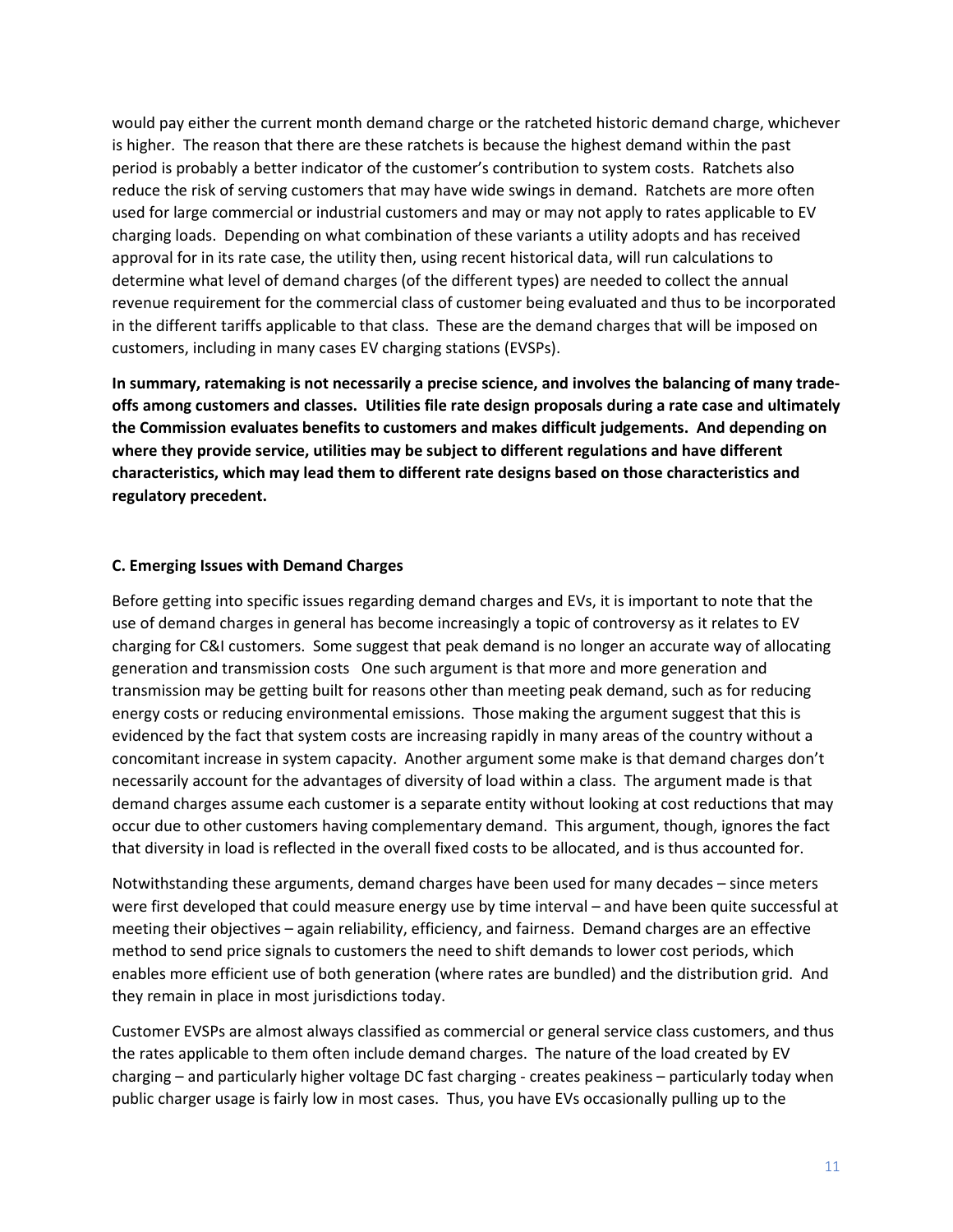charger and creating a very significant demand over what may be a short period of time. And it may be hours until the next EV appears. The result is a load curve that shows low or no usage during a significant number of hours, but fairly sharp peaks during a few hours every day. The end result is that the EVSP would pay demand charges for those peaks but not have very many kWh sales to spread those demand (and other charges) over. In order to be profitable, the EVSP would have to charge the EV owner that very high cost per kWh which in many cases could exceed the cost of filling an equivalent ICE (internal combustion engine) car with gasoline. Such a result could be a hindrance, particularly in terms of public perception to development of a vibrant EV market that provides so many public benefits.

**So, in situations where utilization rates are low, the problem with demand charges as they relate to public EV charging amounts to a utilization problem – not necessarily a problem with the rate. In situations where there are currently too few sales to spread out fixed costs and allow the EVSP to make the charging experience economical for the EV driver, demand charge mitigation could be considered.**

*Figure 4: Examples of How Charger Usage Impacts Revenue*

### **Scenario 1: Low Usage DCFC Port**

- One 150 kW charger
- 1 charging session / month
- Monthly demand charge: (150 kW)\*(\$10/kW) = \$1,500
- Monthly revenue: (\$15/session)\*(1 session) =  $$15$
- **Monthly revenue loss of \$1,485**

### **Scenario 2: Higher Usage DCFC Port**

- One 150 kW charger
- 110 charging sessions / month
- Monthly demand charge: (150 kW)\*(\$10/kW) = \$1,500
- Monthly revenue: (\$15/session)\*(110 session) = \$1,650
- **Monthly revenue of \$150**

#### *Note: The numbers here are estimates and used for illustrative purposes only.*

The most common response to the imposition of demand charges – particularly from customer EVSPs themselves - is that demand charges are unwarranted for EV charging and make it infeasible to develop stations in areas with high demand charges. Utilities are often subjected to criticism where their rates applicable to customers EVSPs include such demand charges. But utilities across the country have developed rates applicable to EV charging that in some way mitigate demand charges or their impacts. Others are working with stakeholders now to develop such rates. And while utilities cannot unilaterally decide not to impose demand charges - once they are adopted in a tariff, utilities must legally impose them on customers defined by the tariff. Relieving any group of customers from imposition of a currently approved tariff requires the filing of a new tariff, tariff amendment, or regulatory program, usually in the context of a general rate case which does not occur that often. Many parties intervene in those cases and make arguments on almost all sides of a given issue. Rate cases may take months. It is not until a Commission approves a tariff change that the utility can begin billing customers on a different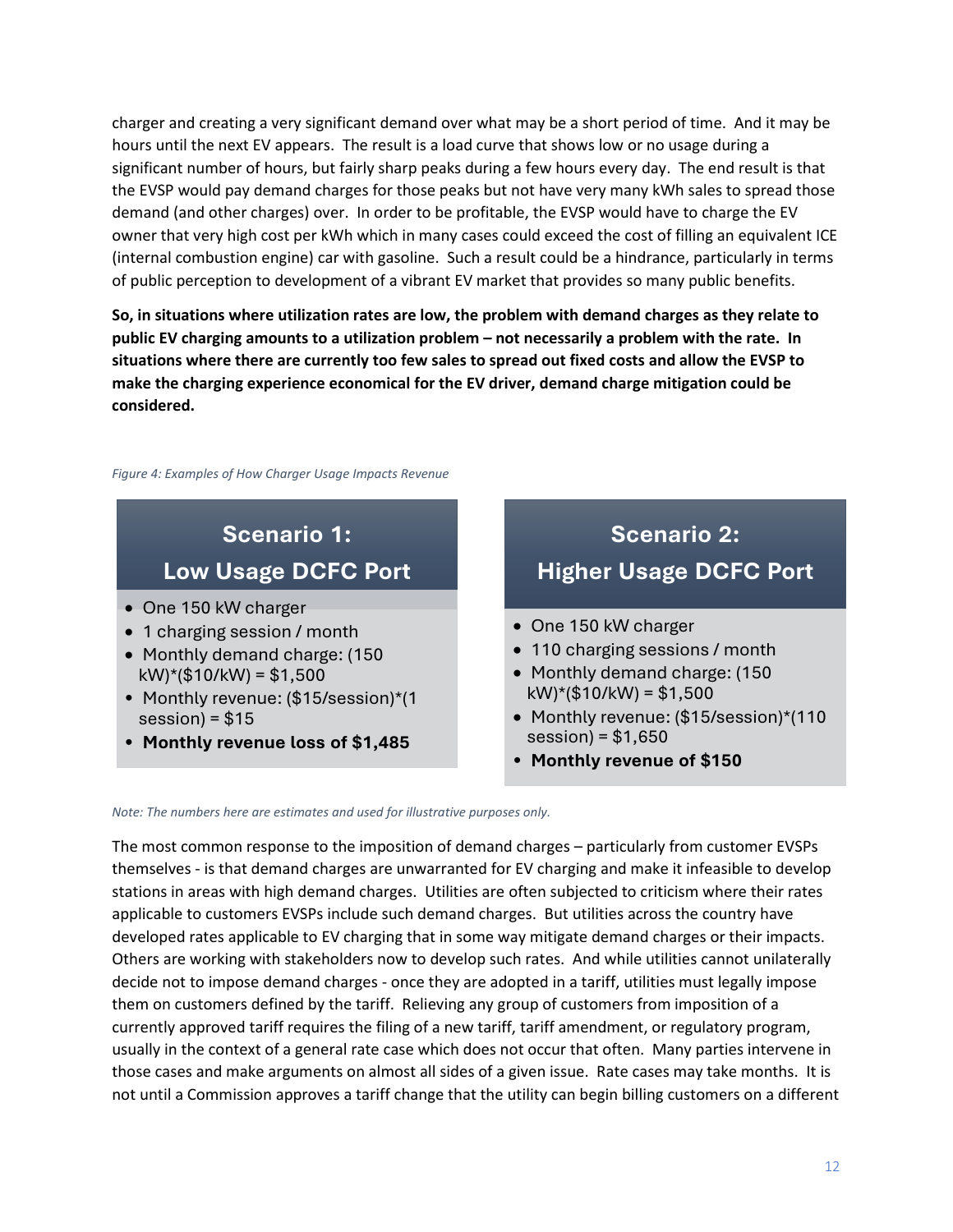basis. We urge EVSPs, utilities and other stakeholders to work together collaboratively to help guide the development of alternatives when needed and understand, for better or worse, that the process takes time.

#### **D. Alternatives to Demand Charges that are not Fair and Sustainable**

There are many alternatives to demand charges that have been suggested to address this utilization/demand charge issue. One of the most common suggestions is to switch EV charging to a separate rate class or commercial sub-class. We believe this suggestion is an oversimplification of a complex issue. When considering whether EV charging should be treated as a separate rate class, or "sub-class," there are two implications to consider – rate design and cost allocation. It may be advantageous to consider EV charging load by itself for purposes of rate design, as consideration of the load shape and driver behaviors for commercial EV charging may warrant other approaches than traditional demand charges that can better incentivize the development of charging infrastructure in public and commercial contexts and the timing and amount of charging through actionable price signals – all while collecting the requisite revenue requirements assigned to them or their rate class. However, a second question, either in parallel or subsequent to any rate design adjustments, is whether EV charging should be treated as a separate group for cost allocation purposes. This second question requires careful consideration, particularly if there is evidence from existing charging installations that EV charging is or is not contributing as much to peak costs as other commercial customers. It is important to consider whether creating a separate group for cost allocation purposes would result in higher or lower costs for EVSPs than treating EV charging as part of the overall commercial rate class.

We encourage the consideration of these questions, but caution against taking steps that would result in higher rates for EV charging than having not considered EV charging as a separate rate class or sub-class. Utilization factors at commercial charging stations are actively increasing, and as a result any cost allocation decisions that increase the share of costs for which commercial EV charging is responsible may not be reflective of actual conditions moving forward. Finally, we note that when considering whether to treat EV charging differently from a rate design or cost allocation perspective, it is important to get specific in terms of whether this applies to only DC fast charging or whether Level 2 (charging at power levels from 7.7 to 11 KW) is also included. The conclusions being drawn from EV charging data may depend on whether the EV charging load considered is primarily DC fast charging, primarily Level 2, or a combination of both. Interested parties should consider all intended and unintended consequences before moving EV charging to a separate rate class or sub class. We may be prepared to make better decisions as more data on charging use patterns becomes available.

If treating EV charging as a separate rate class, some have suggested EV charging should pay purely volumetric rates – i.e., recover all costs in a per kWh charge. Others have suggested that combining volumetric rates with time of use rates will at least cure some of the fairness and efficiency (price signal) issues. While varying volumetric rates by time of day is certainly better than not doing it, it falls short of achieving the objectives that demand charges attempt to achieve. Demand charges are typically based on the highest 15- or 30-minute period of use – TOU or time-varying rates without demand charges are much less precise and will not capture the contribution of any single customer to the costs of maintaining resource adequacy in the system. Customers would certainly rather pay higher TOU rates for the period in which their demand is highest than pay demand charges based on that peak. So, there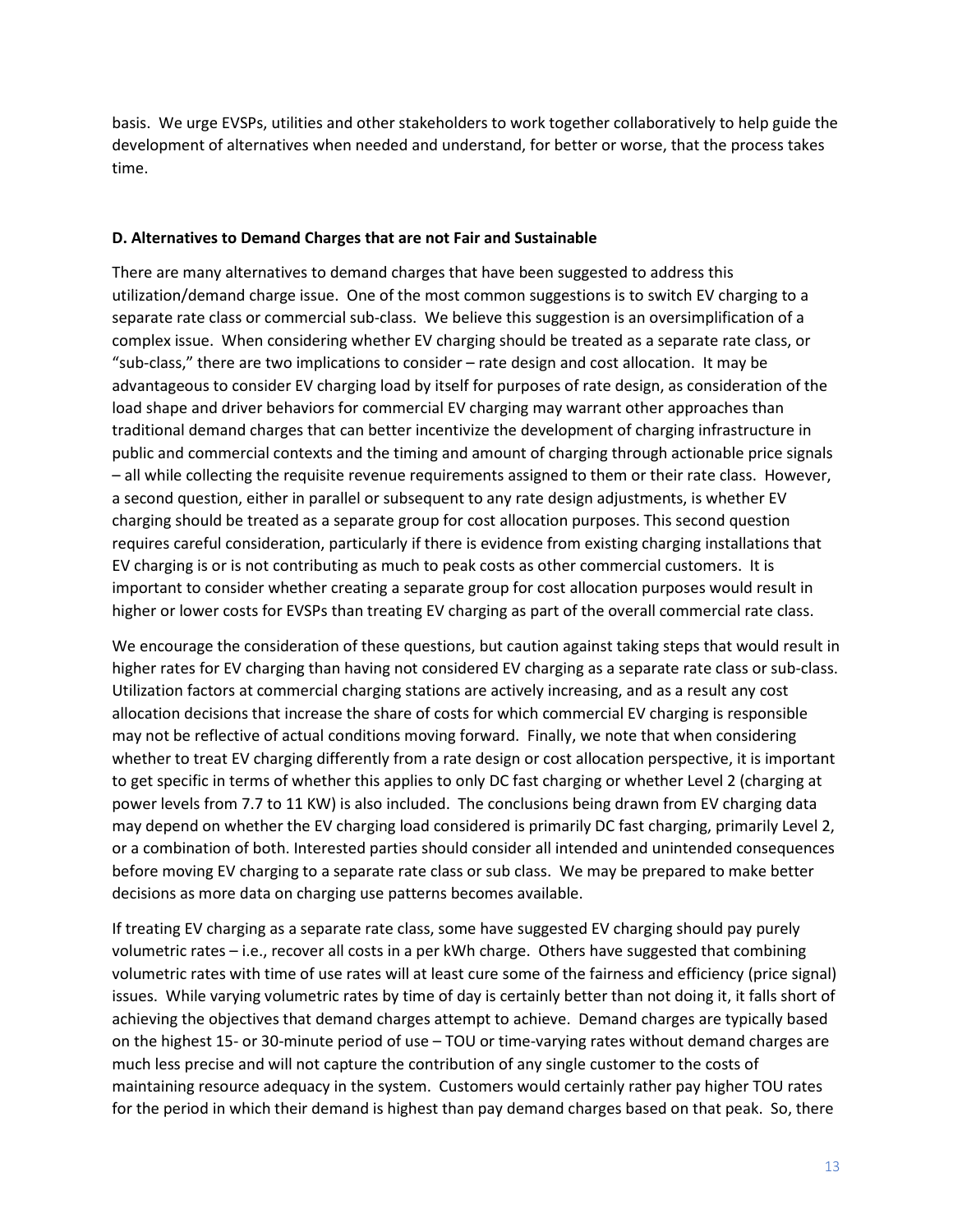is less incentive to move usage off-peak under volumetric rates. It is a rough approximation of cost causation at best and does not give customers the full picture of their cost effect on the system.

But there is an even more important reason to be cautious about moving to volumetric rates on a longterm or permanent basis. The problem with demand rates generally is low utilization of charging stations in this nascent stage of EV market development. Moving to volumetric rates can reduce costs to EV charging stations when they have low utilization. But as utilization increases, there is a point at which continuing to use purely volumetric-based rates will become more expensive to the customer EVSP than current rate structures for EVSPs that include demand charges. The point at which such cross-over would occur varies by utility tariff and the structure of the volumetric rates, but that crossover occurs at a much lower utilization rate than might be expected. Sacramento Public Utility District (SMUD) recently cited one of the few studies of the issue conducted by the Electric Power Research Institute (EPRI) that found that rates based on demand charges would be preferable over volumetric rates at about 30 percent utilization of the charging station calculated on a monthly basis<sup>12</sup>. There are probably some customer EVSPs already at that level of utilization, but it may be only a few years until many or most customer EVSPs are at or beyond that level. Some stations, however, may take much longer to reach that level of utilization.

Another form of pricing – short-run marginal costs - has also been suggested for pricing service to EVSPs. Short-run marginal costs are the costs of increasing production by one unit of output – in the case of electricity a kWH. For pricing on this basis, capacity (fixed) costs are not included at all. The argument made by its proponents is that since this is new load, as long as variable costs caused by the load are collected, existing customers are not harmed. ATE believes that rates that don't collect any fixed costs are unfair to existing customers who must bear the full fixed-cost burden even though capacity they are paying for is serving the needs of the new customers. And short-run marginal costs, even if implemented on a time-of-use basis only provides rough price signals to customers to avoid system peak demands. It also needs to be noted that since distribution has very little variable costs associated with it, short-run marginal costs would be close to zero for these assets. We believe that all customers who use the electric system should contribute to its fixed cost recovery. It is important that both existing and prospective customers share in the recovery of fixed costs.

### **E. ATE's Preferred Alternatives for Demand Charge Relief**

The foregoing analysis leads us to ATE's recommendations. In our earlier Rate Design Principles paper, we focused on temporal mitigation of demand charges as the preferred solution. We suggested that demand charges should be reduced or waived for a time-limited period until utilization increased to the point that demand charges were the economic alternative for customer EVSPs. Our general belief is that EVSPs should be provided relief from demand charges (when needed) to ensure beneficial charging station development can continue. Since the publication of our initial paper, there have been more options emerging for dealing with the demand charge issue. We now expand our list of alternative solutions to include other options which are more permanent in nature and may be preferable in some

<span id="page-18-0"></span><sup>&</sup>lt;sup>12</sup> Boyce, Bill. "Sacramento Municipal Utility District Commercial EV Rates History." Presentation to California PUC and California Energy Commission En Banc Workshop, October 12, 2021.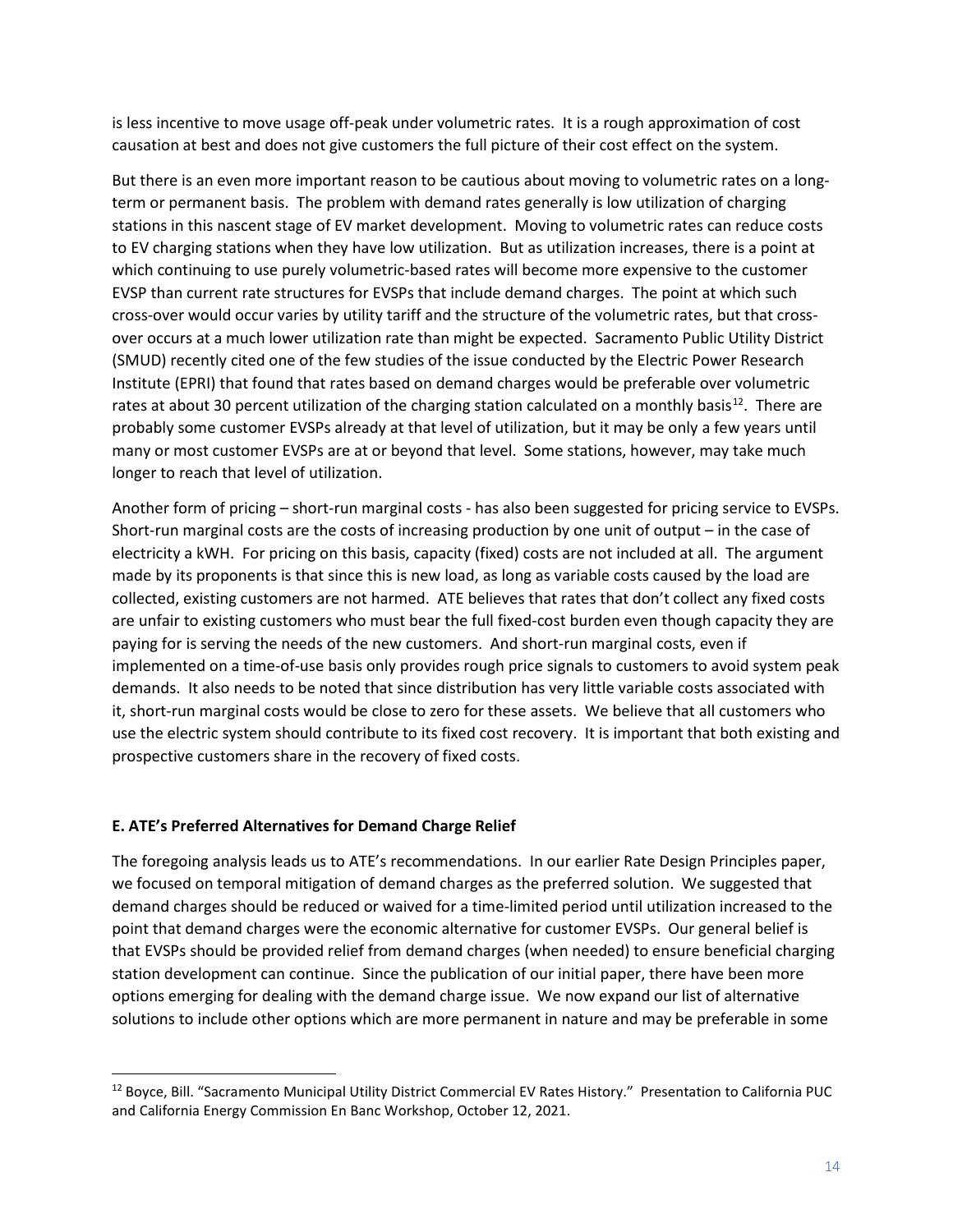circumstances to temporal mitigation of demand charges. We discuss these alternative rate design below.

### *Alternative Path 1 – Short-term Mitigation of Demand Charges*

Under this alternative, demand charges applied to rates for service to EVSPs are either waived or reduced during a transition of market transformation when utilization of charging stations is low but should be reinstated either after utilization becomes sufficient or gradually over time while utilization is increasing. The basis for recommending demand charge relief on such a basis is that while demand charges remain an important part of CoS considerations for commercial customers, we also believe that the development of EV markets will have significant environmental and economic beneficial effects to society, to utilities and to all customers both EV owners and non-participants. The rapid deployment of charging stations is needed to mitigate consumer range anxiety concerns and to make certain use cases such as fleets, transit, and medium- and heavy-duty market penetration feasible. If demand charges are standing in the way, public policy dictates that we should deal with them.

But under this alternative path we recommend transition back to demand charges where and when utilization of charging stations becomes sufficient so that demand charges don't stand in the way of market development. Periodic review of rates applied to EV charging against the levels of utilization occurring is needed. Many states have adopted requirements for the utilities to file and revise Transportation Electrification Plans (TEPs) every three years, which are reviewed by stakeholders and approved or modified by Commissions. We think this cadence of review for the TEP could be efficiently combined with rate design reviews and specifically demand charge mitigation measures.

Once a utility departs from strict cost of service to provide such transitional relief, there is no one best or correct alternative. And in fact, utilities across the country that have developed demand charge relief-programs have used a variety of approaches that meet their own needs and the needs of their customers. These range from demand-side holidays where demand charges may be dropped for a certain period and then phased back in, rates that have demand charges that vary with utilization, rates with demand limiters that set a cap on demand charges, and others. One caveat to all these options is that the EVSP must be separately metered from the rest of the customer's load. In trying to deal with issues specific to EVSPs, we should not relieve other commercial loads at the same site as the EVSP from demand charges.

In ATE's previous Principles of Rate Design paper, we provide a listing of a broad sample of these types of demand charge relief programs.

While in many cases, the period in which demand charge relief is to remain in place has been specified in a Commission Order, we believe there should be some flexibility in the transition back to fully applied demand charges because we currently don't know very much about charging station utilization and how it will grow. And it is important to note that utilization will likely not be uniform within a utility's service territory. There are some charging station locations, for example in more rural areas, where utilization may never reach the level where they can economically absorb demand charges. Other areas may already be at utilization levels where demand charges can be assessed without causing harm to EV drivers who should be the focus of such regulatory programs.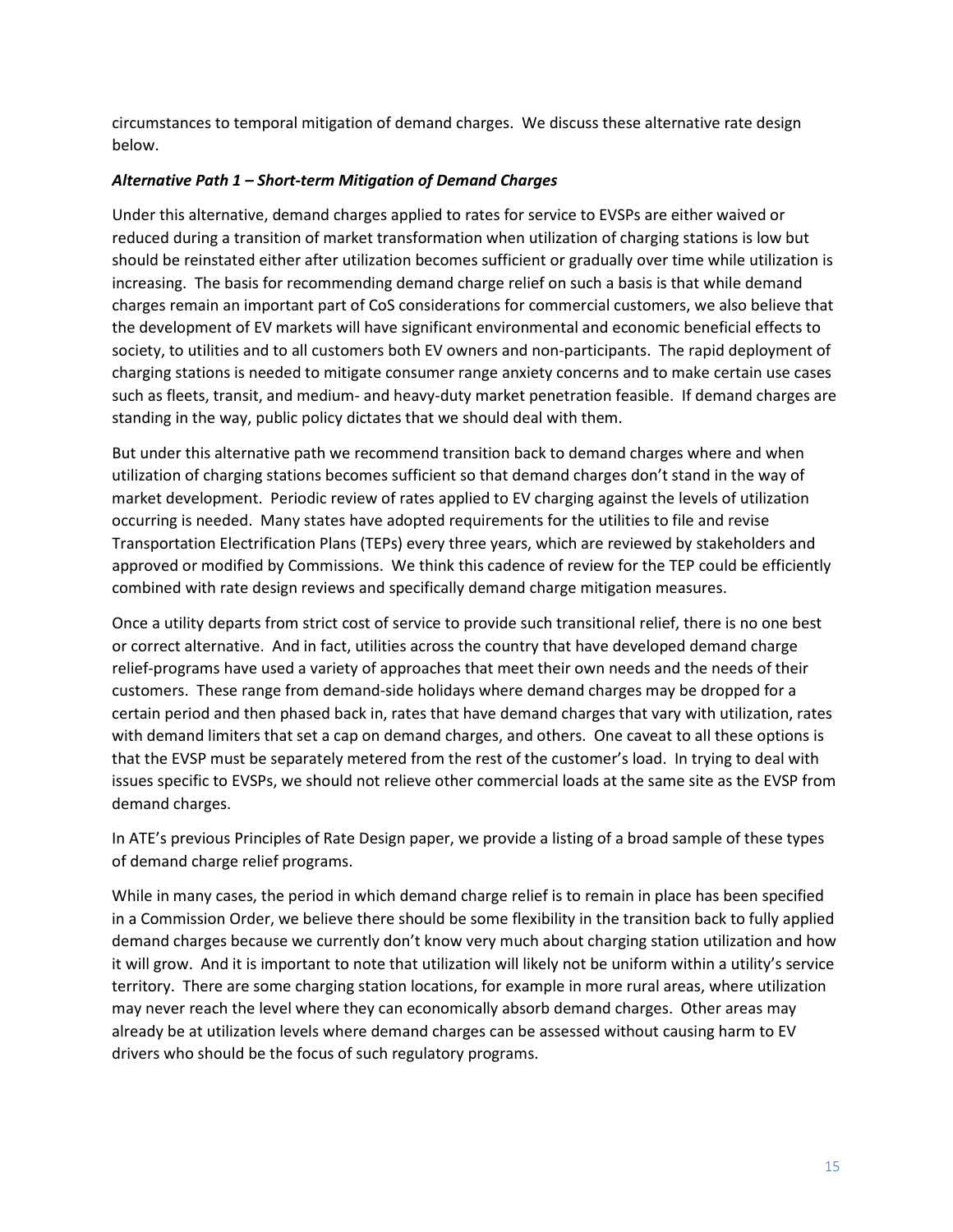And we also mention that rate options can be designed that are permanent in nature (i.e., they lack a timeline), but are targeted to be used as an option only for the period when they are a better alternative for the customer EVSP. For example, Xcel Energy-Colorado rates S-EV-CPP and proposed S-EV drastically lower the demand charges applicable to most commercial customers and move those costs over into time-varying energy charges and (in one case) a CPP charge. This gives customer EVSPs and others the ability to select the best rate for them when it's best for them – preserving their ability to switch back to traditional demand-charge focused rates when it's right for them.<sup>[13](#page-20-0)</sup>

Finally, it's important to note that not all utilities have the flexibility to adopt rates that vary from strict cost of service even for a limited time, either because of reliance on precedent, state statutes or regulatory policies. In these cases, other options may be necessary.

### *Alternative Path 2 – Permanent CoS-Based Rates without Demand Charges*

Commercial rates without demand charges for users with certain load profile characteristics and not having significant demand is one approach for a permanent rate that does not include demand charges. However, these rates, available from many utilities, are mostly useful for Level 2 charging or the lowest power levels of DC fast charging. Higher demand as would be consumed by most DCFC EVSPs is still assessed demand charges for most of these utilities. Not assessing demand charges to high demand customers would be a departure from cost of service.

Dominion Energy is one utility that has such a non-demand billing rate available to any customer, Rate Schedule GS-2.[14](#page-20-1) Non-demand billing applies to customers whose kWh usage for the current month does not exceed 200 kWh per kW. Minimum demand is 30kW and maximum demand is 500 kW.

### *Alternative Path 3 – Rates with Embedded Demand Charges*

Another approach to more permanent cost of service-based rates are subscription rates which are gaining in popularity. In subscription rates, the fixed costs are incorporated into a monthly subscription charge to the EVSE. Pacific Gas & Electric in California began offering a monthly service subscription option in May 2020 PG&E offers two subscription rate options: one for workplace or parking lot charging, up to 100 kW, and one focused on fleets and public DCFC stations, with demand over 100 kW. Commercial EV charging customers choose a monthly subscription level based on their anticipated kW usage, selecting blocks of 10 kW up to 100 kW at \$12.41 per block. For larger users, there are 50 kW blocks at \$85.98 per block with no cap for peak demand. Subscribers are also billed a monthly service fee as well as a fee corresponding to their selected power level. Subscribers are charged an overage fee if their usage exceeds this subscription level past the three-month billing grace period. Per kWh energy

<span id="page-20-0"></span><sup>&</sup>lt;sup>13</sup> The company refers to these as "S-EV rates" but consistent of two optional rates: the revised S-EV (secondary voltage, TOU EV Service, and the previous S-EV-CPP, with a CPP component. See Joint Post-Hearing Statement of Position of Public Service Company of Colorado and Trial Staff of the Colorado Public Utilities Commission, [https://www.dora.state.co.us/pls/efi/efi\\_p2\\_v2\\_demo.show\\_document?p\\_dms\\_document\\_id=971988&p\\_session](https://www.dora.state.co.us/pls/efi/efi_p2_v2_demo.show_document?p_dms_document_id=971988&p_session_id=%20) [\\_id=](https://www.dora.state.co.us/pls/efi/efi_p2_v2_demo.show_document?p_dms_document_id=971988&p_session_id=%20) (May 9, 2022).

<span id="page-20-1"></span><sup>14</sup> Dominion Rate Schedule GS-2 op. cit..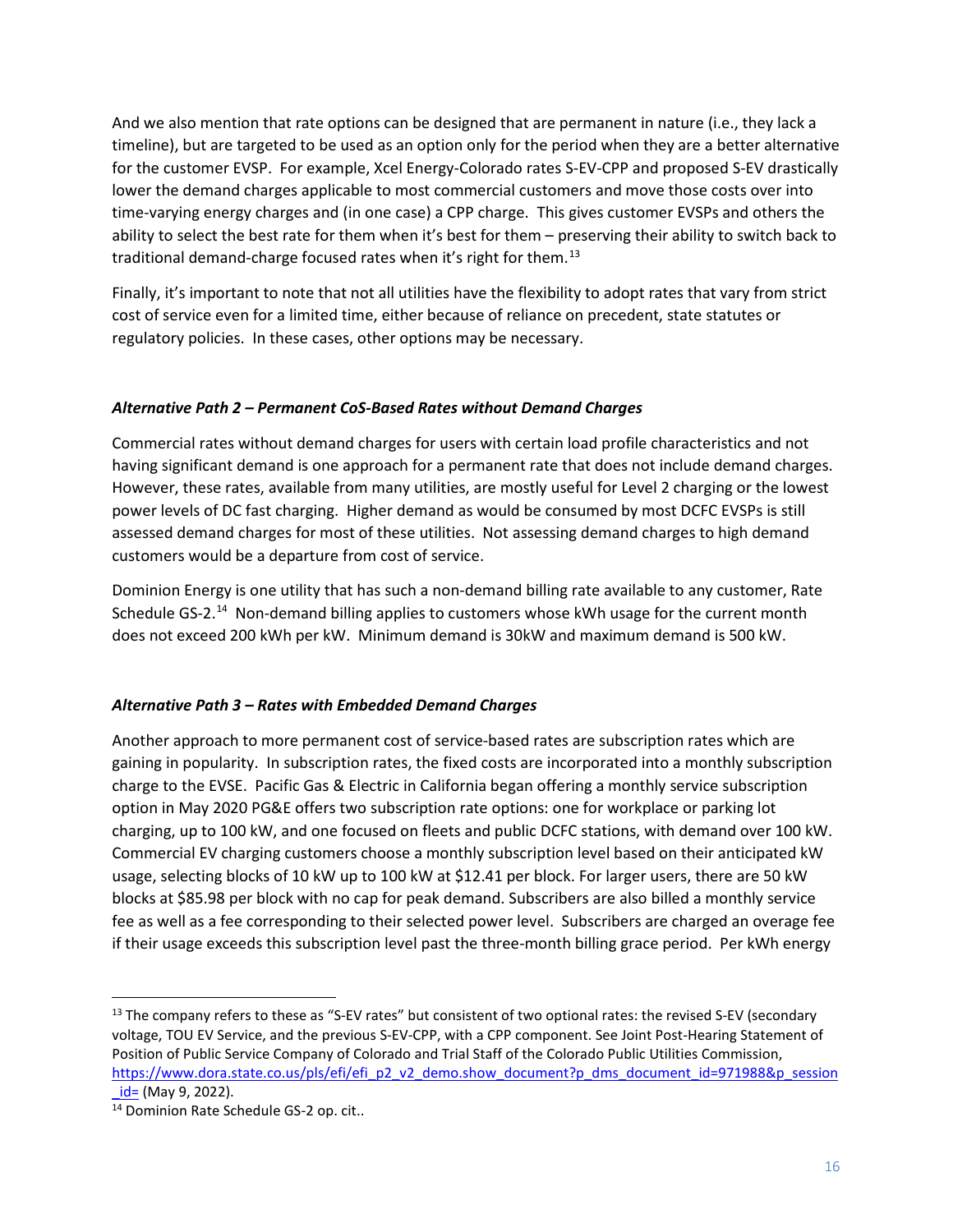charges are still subject to Time-of-Use (TOU) rates, but the uncertainty around the demand charge is alleviated.[15](#page-21-0)

### *Alternative Path 4 – Targeted Incentives that Vary with Site Utilization*

Rate designs are beginning to emerge, as discussed below, where demand charge assessment is tied directly to station utilization in the tariff. National Grid has proposed such a tariff-based demand charge discount program in Massachusetts.<sup>16</sup> The ten-year optional tariff-based discount program provides a discount determined annually by assessing the load factor of the EV charging site using the previous year average. The customer's maximum monthly on-peak 15-minute demand rates would be billed fully, with a separate line item on their bill for the discount (100%, 50%, 25% or 0%) depending on the customer's annual assessed load factor based on their annual average. In this program, base distribution demand and energy charges work on a sliding scale. As load factor increases, the demand charge increases, and the energy charge decreases. Where the load factor is greater than 15%, the demand charge discount goes away, and the customer pays the same level of demand charges as a regular customer on the commercial rate. This is a limited term alternative that is to be re-evaluated in the future. Since the National Grid filing, other utilities have offered similar types of rate designs that assess demand charges based on utilization within the tariff itself.

It's important to note that this is still a nascent market and we do not yet have significant experience with the impacts of alternative rate designs. And utilities are proposing new alternatives on a regular basis which should be considered. The list above is not a static list and will expand over time. As we develop more experience with the application of demand charge relief alternatives already in place in many states, we will develop a better sense of how best to deal with demand charges as they apply to EVSP service. Collection of data and collaboration between customer EVSPs and utilities to address the issues will be critical in ensuring the desired end result – a good experience for the EV driver.

### **F. Key Recommendations and Conclusions**

ATE's key recommendations are as follows:

- *1.* Recognize the public policy benefits of widespread deployment of fast-charging stations and provide demand charge relief – either waiving or reducing demand charges on a temporary basis, utilizing cost of service-based rates without demand charges, adopting rates with embedded demand charges, or offering targeted incentives that vary with site utilization.
- *2.* Utilities should work with EVSPs and other stakeholders to find appropriate solutions to propose to the Commissions. Departure from strict cost of service principles is generally warranted when there is a greater public policy good to be achieved (e.g., the

<span id="page-21-0"></span><sup>&</sup>lt;sup>15</sup> National Association of State Energy Officials, Western Interstate Energy Board, and Utah Clean Cities Coalition. Demand Charges & Electric Vehicle Fast-Charging: An Intermountain West Assessment. October 2021.

<span id="page-21-1"></span><sup>&</sup>lt;sup>16</sup> Petition of Massachusetts Electric Company and Nantucket Electric Company, op. cit.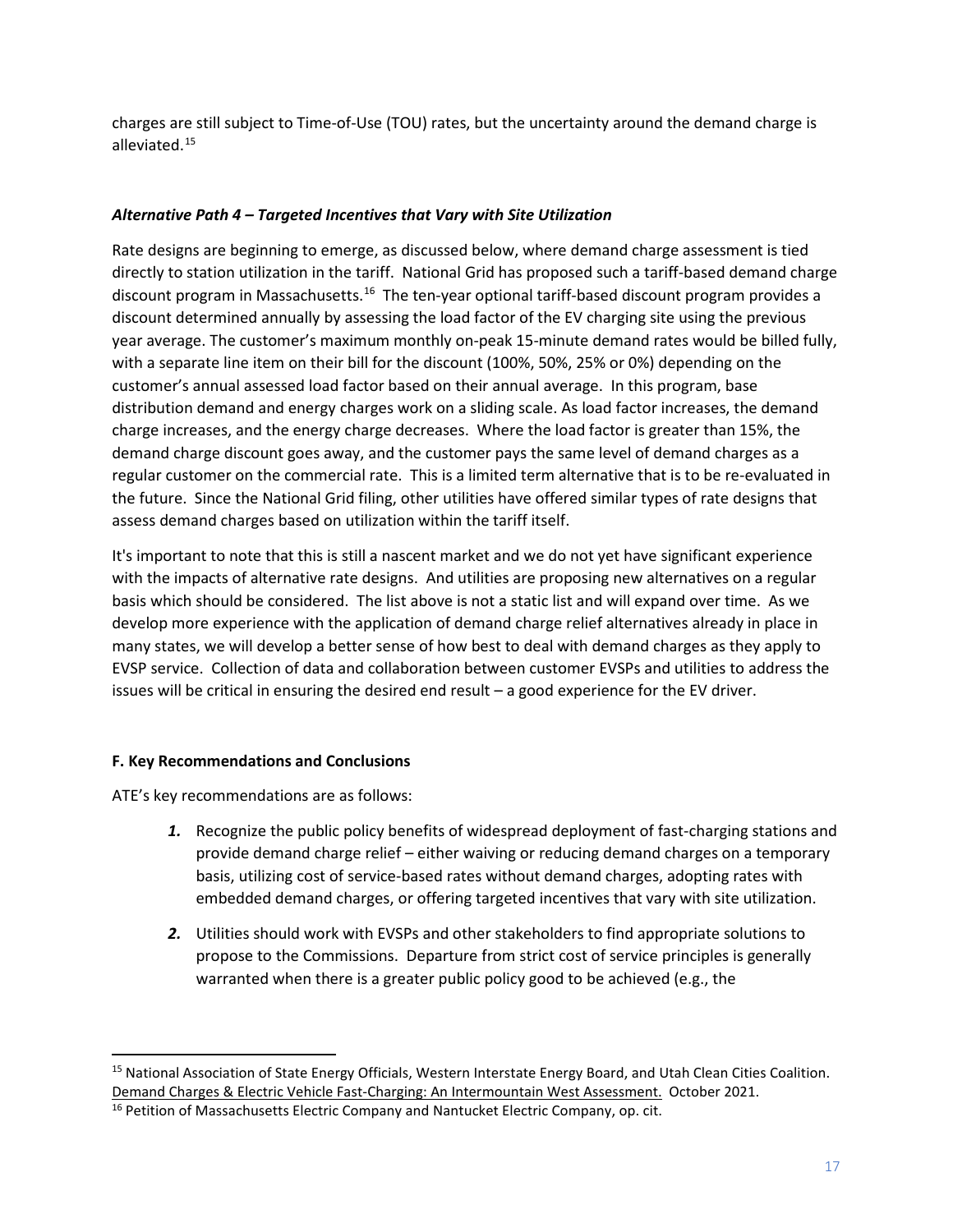environmental and economic benefits of electrification), but should be done in a manner that, to the extent possible, follows foundational rate design principles.

*3.* Utilities and Commissions should review data and evaluate real world experience to determine whether the current schedules for returning to full demand charges where they exist are reasonable, or when customer EVSPs should transition back to service on demand charge-based rates.

In conclusion, ATE believes that public policy goals must be weighed against cost-of-service principles traditionally applied to utility rates. Demand charges have been proven over the years to be a means to reliably, efficiently, and fairly allocate costs to commercial customers. However, demand charge relief for EVSPs is likely needed to help to increase deployment of commercial fast charging stations when charging site utilization is initially low. It is largely a utilization problem – not a problem with the efficacy of demand charges themselves. As utilization increases, the effects of demand charges in rates will be lessened and in fact rates with demand charges at some point of usage become more economical than alternatives based on usage only (so-called "volumetric" rates). However, there may be charging stations located in rural or underserved communities or other locations where utilization remains low for longer. This utilization situation may never be resolved to the point that demand charge relief is unwarranted.

The Alliance's recommendation is for regulated utilities and Commissions to recognize the public policy benefits of widespread deployment of charging stations and to provide demand charge relief – whether temporary or longer-term as needed. The Alliance believes that all the rate design paths suggested here are viable alternatives, and the rate design developed should take into account the needs of utilities and their EVSP customers. We do not subscribe to the notion of a one-size-fits-all solution across all of the utilities and state Commissions. But we believe that these principles and alternatives provide a series of best practices that can be deployed effectively in multiple jurisdictions. Demand charge relief can take multiple forms but is critical to enable the market transformation of the EV industry and realization of the benefits that accrue from electrification.

*This paper is a product of the ATE Task Force on Rate Design. The Task Force was established in the spring of 2020 to assess the broad range of rate design issues for residential and commercial customers that arise when state public utility commissions review TE rate proposals developed and filed by regulated utilities. Its primary goal was to share information on best practices in rate design across the multiple sectors within ATE, namely regulated utilities, auto OEMs, EVSPs, and other TE stakeholders. Another goal was to develop a more proactive position among ATE members on rate design as the entire EV ecosystem accelerates adoption of EVs and deployment of charging infrastructure across the country. The task force resides within the larger Policy-Regulatory Committee of ATE and reports up to the Board of Directors. The facilitators and principal authors of this consensus-based document were Philip B. Jones, Executive Director, and Bruce Edelston, Senior Advisor of ATE. They can be reached a[t phil@evtransportationalliance.org.](mailto:phil@evtransportationalliance.org)*

*May 2022*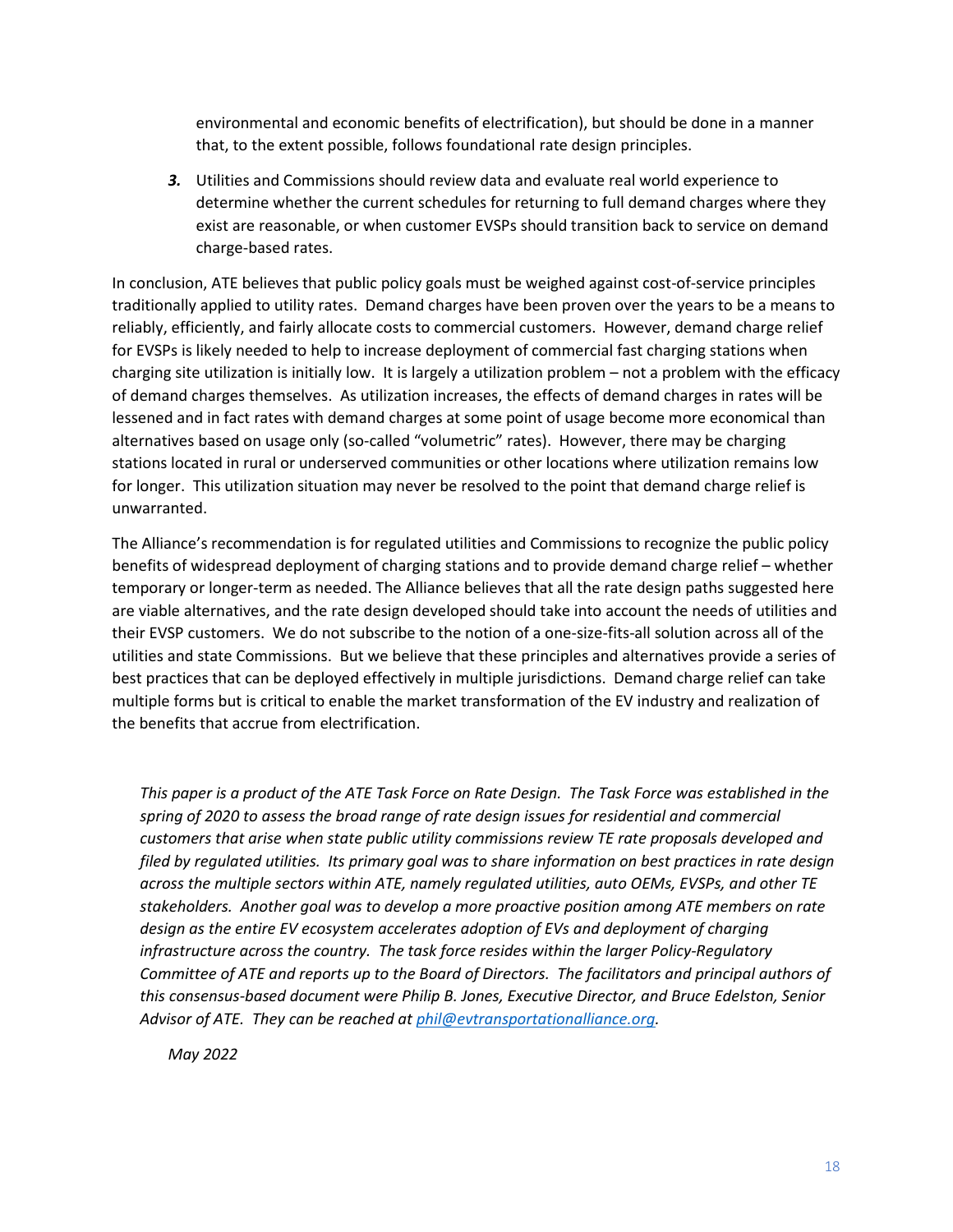### **Appendix A**

### **A Brief History of Regulation: Why Cost of Service?**



While many believe that the monopoly nature of the electric utility and thus concerns about its ability to gouge customers was the motivating factor behind the decision to regulate electricity prices, the reality is a bit more complex. In fact, the origins of public utility regulation go back to an 1876 U.S. Supreme Court decision involving the storage of grain and the concept of a state agency determining "the public interest." The case, Munn vs. IL, involved whether the state could regulate prices for the storage and transportation of agricultural products. The grain storage operator argued that the State was depriving it of its rights of due process under the Fourteenth Amendment to the Constitution. The Court ruled that the activity in question, grain storage, was "affected with the public interest" and thus subject to price regulation by the State.

Later Supreme Court cases expanded this authority to other cases and industries, but it is interesting to note that the monopoly theory of regulation really came later – beginning with the Smyth vs. Ames Supreme Court case in 1898 which found that a railroad was a public highway by virtue of the fact that eminent domain was granted by the state and was therefore subject to regulation. And the pre-eminent case establishing state public utility regulation didn't come until the Hope decision of 1944, which essentially recognized that there was a regulatory compact between utilities and the state and that both investor and consumer interests had to be balanced in setting rates that are "just and reasonable".

There are industries that are not essential to the public interest but exhibit monopoly characteristics and are not regulated. In these cases, there is usually a close substitute for the monopoly product or there are no barriers to entry. DeBeers diamonds is often cited as an example of an unregulated monopoly. But electricity was, at its beginnings, and is even more so today an industry that is vital to serving the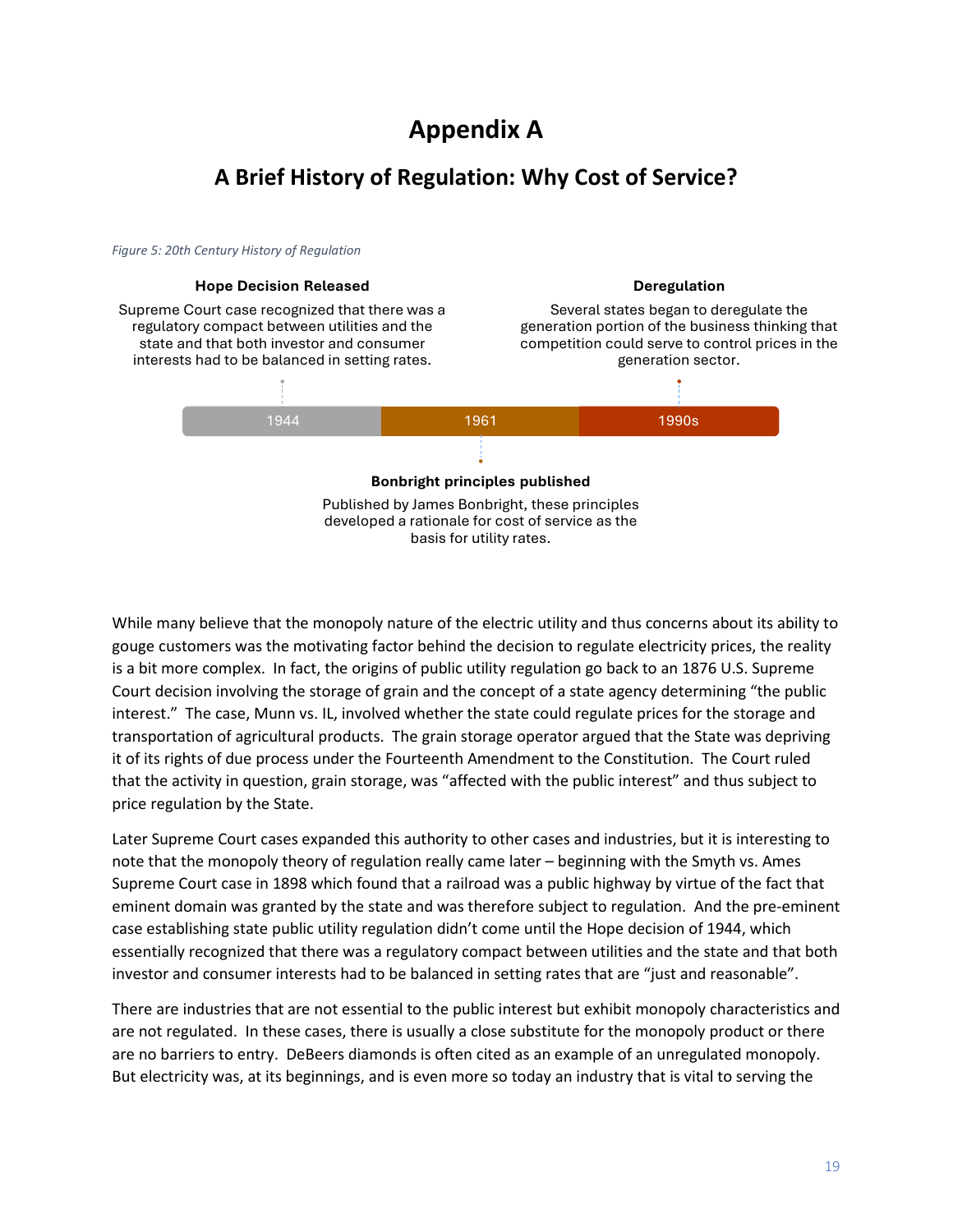public interest and it is at least in some respects still a natural monopoly – and thus is subject to rate regulation to varying degrees.

With respect to the monopoly aspects of public utilities, economic regulation occurs at both the state (for retail or end use sales) and at the federal level (for wholesale sales and interstate transmission) and is pervasive. State regulation occurs at state public service or public utility commissions in 49 of the 50 states and the District of Columbia.<sup>17</sup> These commissions regulate the rates at which private utilities offer service, the terms and conditions of service, issuance of securities, security, and reliability, in many cases require integrated resource planning, and other areas that vary by state. The bottom line is that private utilities, with respect to services considered to be of a monopoly nature, have to receive state permission before changing the rates or any provisions of service to any of their customers. Utilities also have an obligation to provide service (which may be energy supply or just delivery service) to all customers within the defined geographic area of their service territory – in exchange for which they are entitled to earn a fair return on their investment – the so-called regulatory compact which governs the nature of the industry.

Going back to the historical perspective, once it was determined to be a natural monopoly yet" imbued with the public interest", the question then becomes what forms of regulation were used and why did the U.S coalesce around cost-based or cost of service regulation? In the early 20th century when state regulatory commissions were formed, there were no guidelines or textbooks on how to regulate and much of it was by trial and error. Some commissions attempted to assess the fair market value of utility assets while others relied on original costs of those assets. In fact, in the Hope decision of 1944, the Supreme Court decided that there was not a single method to set rates that properly balanced investor and consumer interests in all cases. Because Hope explicitly permitted rate setting based on depreciated original cost and because it was much easier to implement than other methods, it became the de facto standard across the country by the mid-20thcentury.

One of the most important treatises on rate regulation, Principles of Public Utility Rates by James C. Bonbright published in 1961, discusses the theory and practice of cost of service ("CoS") ratemaking. Cost of Service is defined as the capital and operating costs the utility incurs in providing service to customers within its regulated service territory. In most cases, capital costs are measured the historical or embedded costs incurred by the utility, and deemed to be prudent, when the relevant capital cost was incurred. Utilities as a matter of practice are allowed to earn a return on the equity portion of such capital investments at a level set by state regulatory commissions and allowed to recover the interest costs of any debt incurred. State regulatory commissions also control the relative portion of debt and equity in the utility's capital structure. All operating costs also must be approved by state regulatory commissions and generally recovered without markup.

The Bonbright principles, while based on practices in use at its publication, for the first time developed a strong rationale for cost of service as the basis for utility rates but further described how cost of service ratemaking should be implemented to achieve the proper investor/customer balance. The main principles espoused by Bonbright that are important to this discussion were:

- 1. sufficiency to attract investment;
- 2. fairness among and between customers;

<span id="page-24-0"></span><sup>&</sup>lt;sup>17</sup> Nebraska has no private electric utilities and thus no state-level electric utility regulation.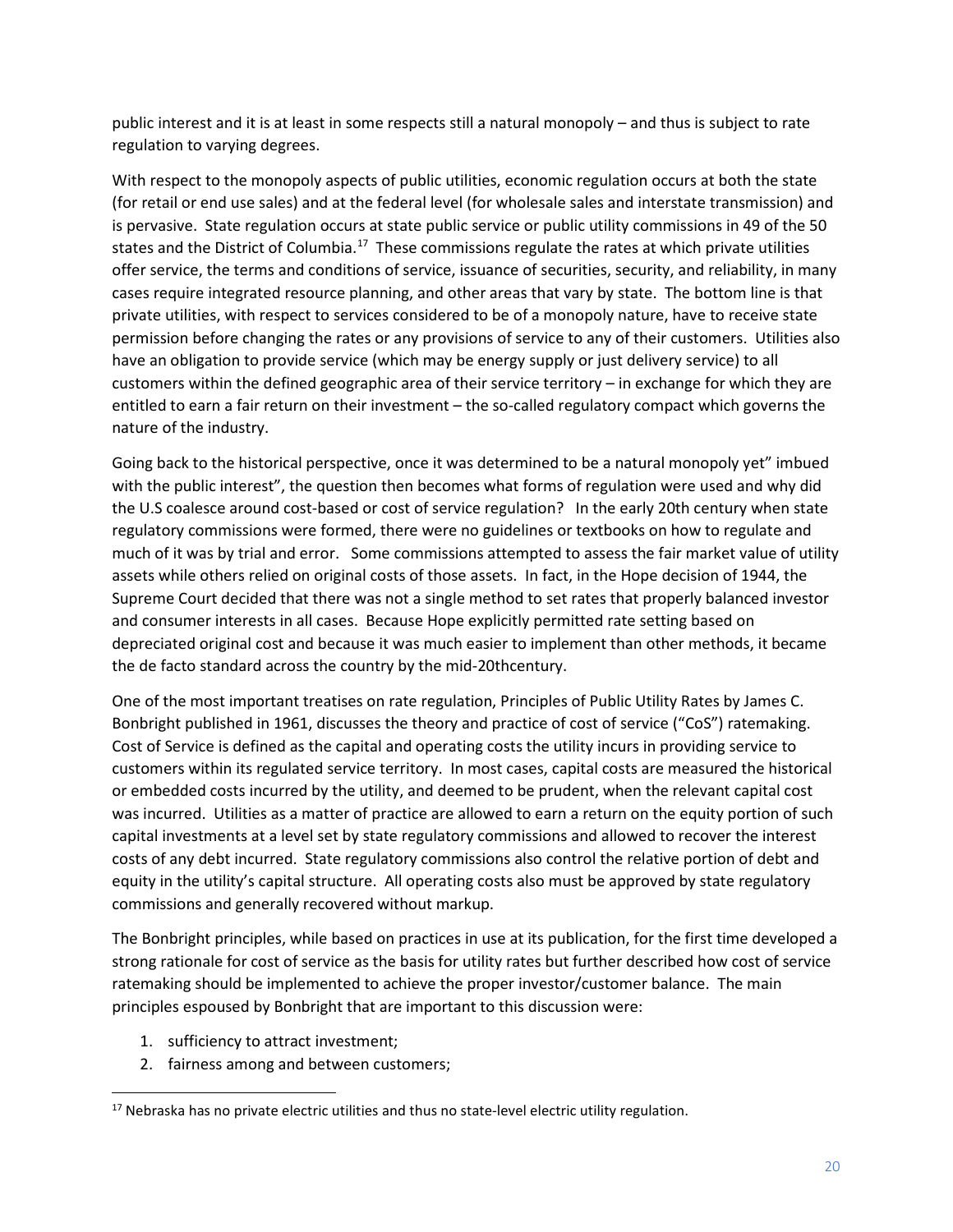- 3. efficiency, discouraging waste and providing proper price signals;
- 4. acceptability to customers, and;
- 5. consistency with public policy objectives.

The last might be surprising, but even Bonbright suggested that departures from pure cost of service may be desirable if there are over-riding public policy objectives that the commissions may wish to achieve.

Over the last couple of decades, regulated utilities have implemented new rate designs and innovative regulatory frameworks to advance a number of different policy goals. For example, mandated targets for renewable distributed energy resources (e.g., solar PV) have led to the establishment of new tariffs and riders (e.g., net energy metering) that depart from CoS principles. Recently, many state regulators are beginning to consider performance-based ratemaking which incentivizes utilities to operate more cost-efficiently.

These are just a few examples of changes in ratemaking over the years intended to help the state achieve public policy objectives, but they have not been without debate. Similarly, utilities are being asked to implement solutions to facilitate the advancement of the public policy goals of increasing EV adoption and access to EV charging. In the main body of this paper, we discuss in detail the issue of demand charges faced in many instances by EVSPs, which have become a barrier in providing EV charging services. Some additional helpful background to that discussion is a discussion of utility costs, rate classes, and how total costs are allocated to rate classes. These issues are discussed in Appendix B.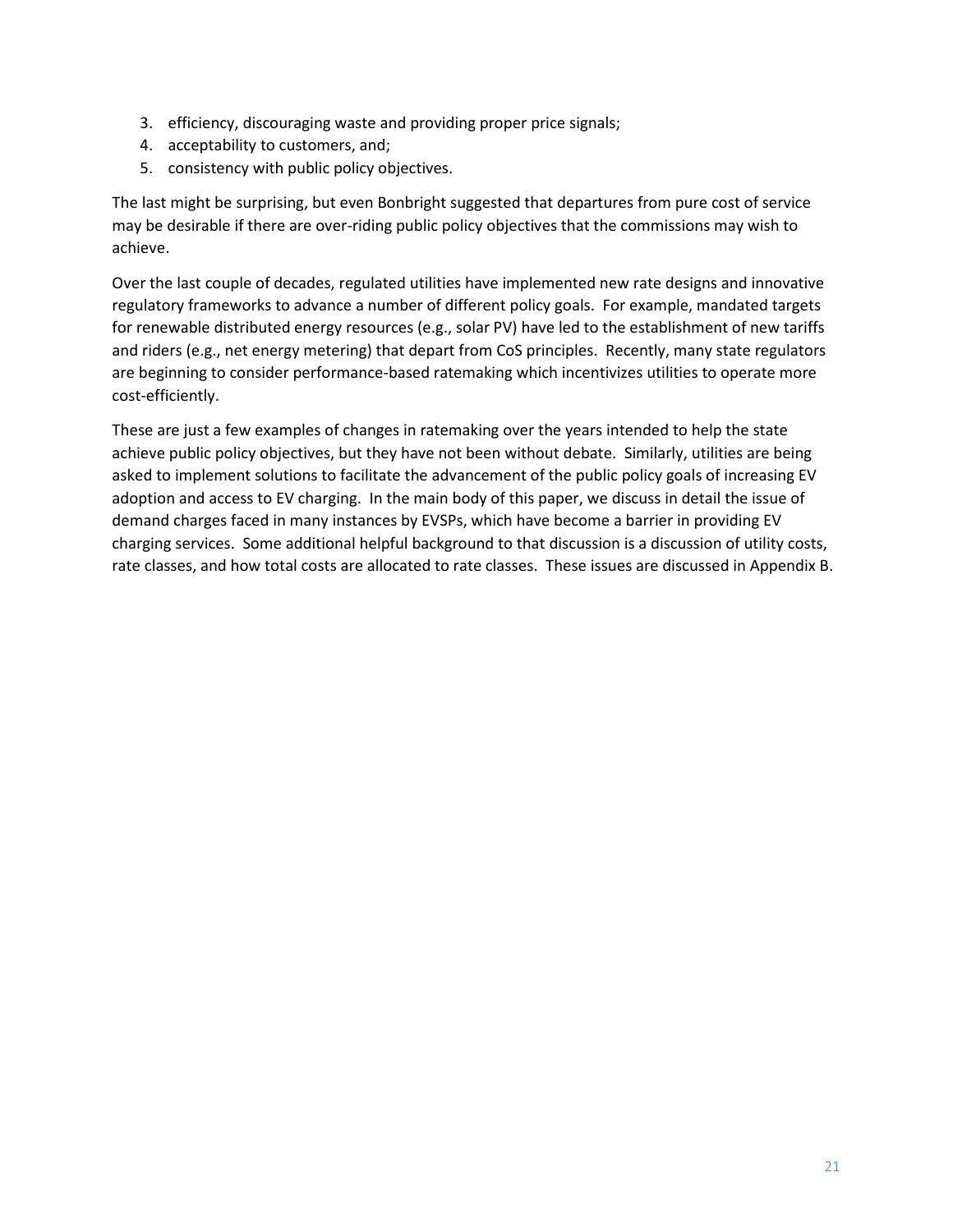### **Appendix B**

### **The Commercial and General Service Rate Design Process: Utility Cost Causation and Recovery**

Once cost of service principles have been designated as the means for rate regulation as detailed in Appendix A to this paper, the first step in rate development is to identify and classify what those costs are. There are many ways to classify and categorize the costs incurred by electric utilities and other suppliers in providing electric service. The formal way in which costs are accounted for in developing rates is the FERC Uniform System of Accounts which has accompanying rules for cost categorization and is very detailed. But for the purposes of this paper, we will look at costs at a much higher level to better understand what costs are incurred and how they are ultimately recovered by utilities. In this regard, there are two main types of costs that utilities incur in providing service to customers – fixed and variable. Fixed costs are those that do not vary with electric output, at least in the short term, and include, for example, the capital costs of generating plants, transmission towers and distribution system poles, wires, meters, and billing systems. Most fixed costs are included in a utility's rate base based on their historical (original) cost and recovered from customers over the depreciation lifetime of the asset. But before these assets are added to rate base, they often must undergo a review by regulators to ensure that the costs were prudently incurred. Incurred costs are often disallowed to some degree. And some states now require pre-authorization of major expenditures by the utility as well.

Investor-owned utilities (also referred to herein as private utilities) raise money from the capital markets (both debt and equity) to develop these capital assets (including the costs of construction) and are allowed to earn a fair return to equity investors on those assets. Some states allow utilities to recover the financing costs of major assets during construction, but as a general matter the costs of capital are recovered in rates in addition to the actual costs of the assets. The level of the equity return allowed is set by state regulatory commissions in utility rate cases and is almost always a contentious matter. Some fixed costs, rather than being added to rate base, are expensed as they are incurred – often shortlived assets such as software, or overhead costs like employee salaries. The depreciation expense of all capital assets, based on their historic embedded cost, plus a weighted return on capital (based on the level of debt and equity, the actual cost of debt, and the allowed return on equity) are included in the utility's total revenue requirement which is the total amount of dollars utilities are authorized to collect from customers. Fixed costs are particularly important in the electric industry because it is one of the most capital-intensive industries in the U.S. economy. All of these complex issues are described in detail by the utility in a petition and testimony to the Commission, litigated with the intervening parties, and decided ultimately by the Commissioners in what is called a general rate case (GRC).

The second type of cost incurred in providing electric service is variable costs, which are costs that are directly related to short-term changes in electric output by the utility. The largest source of variable costs is the costs of fuel to power generating plants and the costs of power purchased to meet customer demand. Unlike fixed costs, utilities do not earn a return on variable costs (there are a few exceptions – for example, some utilities are allowed to earn a return on purchased power costs as an incentive to make optimal fuel mix decisions). And in many cases, fuel costs incurred by utilities are recovered almost as soon as they are incurred fuel or power adjustment clauses outside of a general rate case. For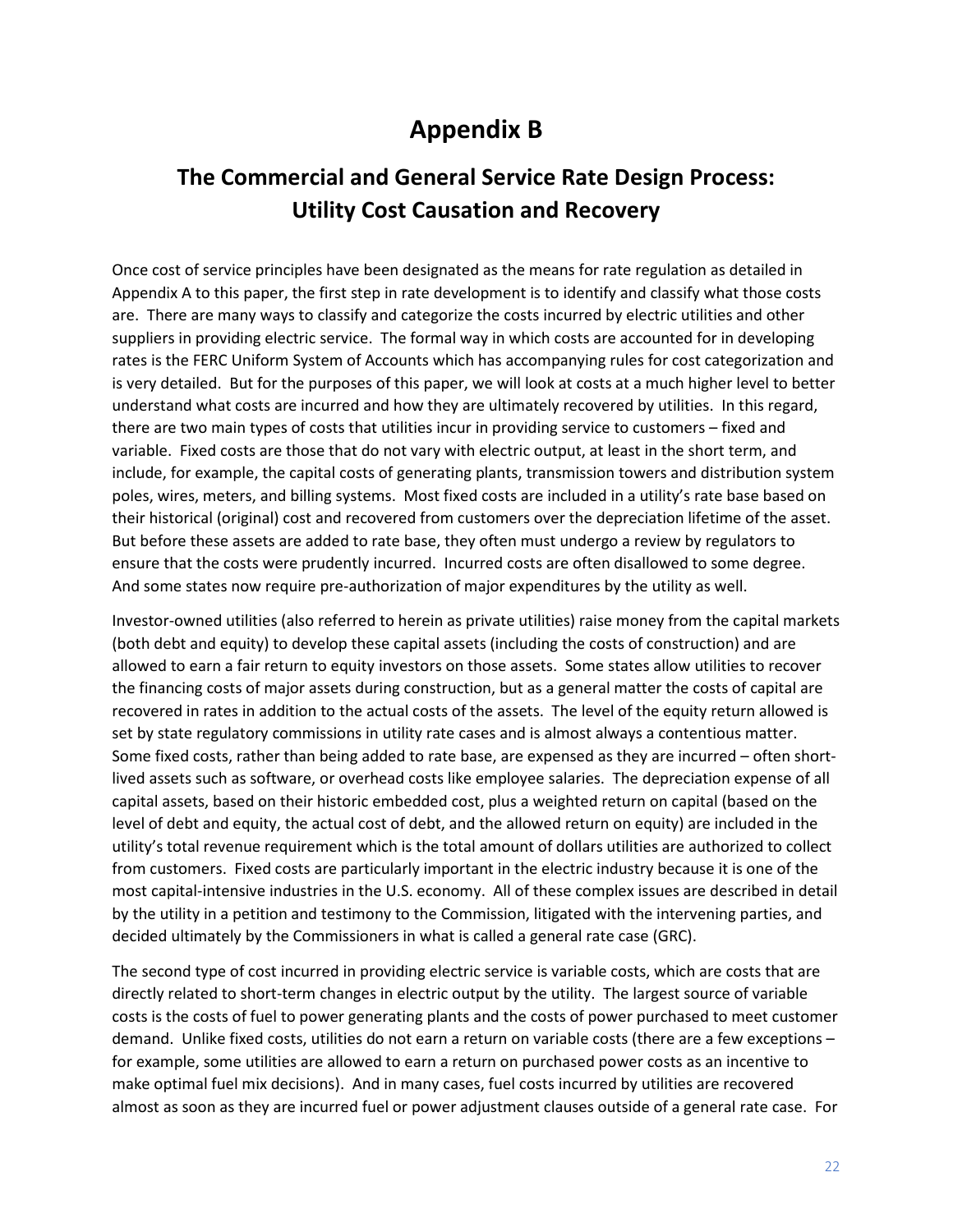many utilities, fuel represents a significant proportion of total annual utility costs and having to wait for permission to recover costs in a future rate case could create significant financial concerns for utilities. Other variable costs as well may be significant or otherwise critical to the utility's mission and thus candidates for faster recovery. Thus, what is known as "riders" have been developed to add certain variable costs to monthly utility bills and collect them soon after they are incurred.

There are some costs that can be either fixed or variable. The prime example is O&M costs. For example, some O&M costs are necessary whether or not a plant is generating power – such costs would be fixed or constant. Other O&M costs are incurred when the plant is generating and vary with the level of output – those are variable costs. Typically, in either case, O&M costs are expensed and recovered as they are incurred, rather than included in rate base.

Questions are often asked as to why fixed and variable costs are considered separately in electric pricing, while one never sees such a differentiation in most any other service or product. The answer relates to cost-of-service principles and the related principle of cost causation. It would of course be possible to add up all annual costs of the utility, divide that number by the expected electricity (kWHs) to be sold, and come up with a price per kWh to be paid by all customers. This is known as a purely volumetric form of pricing, as monthly bills are entirely based on usage.

But think of the unfairness of such an approach. Residential customers with would make the same contribution toward fixed costs per kWH as industrial plants that contribute much more significantly to the fixed costs of generating capacity and/or building out the grid to meet customer needs. And there would be no incentives to reduce or shift peak demands. Among the Bonbright Principles, and the objectives of rate regulation in every state is to both promote efficient use of electricity and allocate costs fairly. Efficiency is achieved according to economic theory when customers face prices based on costs. If all customers impose the same costs, they would all pay the same price, but if they impose different costs on the system, customers would pay different prices to achieve efficient results.

This is the theory of cost causation – consumers will use the right amount and the utility system will be optimized when consumers pay the costs they impose on the system. The principle of cost causation is also central to the objective of fairness. Consumers paying according to the costs they impose on the electric utility will not be subsidized by other consumers, nor will they be subsidizing other consumers. And there will not be incentives for utilities to over- or under-produce, appropriately conserving resources.

Of course, in an economic and technical system as large as electric utilities, getting prices to match cost causation exactly is almost impossible. And as mentioned earlier, there are often public policy reasons for departing from these cost causation principles. Some of these important departures will be discussed further below. But still, it is important to remember that pricing based on cost causation remains a core objective of rate regulation.

In looking at cost causation, it is again important to think of the two types of utility costs – fixed and variable. As a general matter, the causation of variable costs is the same for any two customers using electricity at the same time. The primary variable cost – the cost of fuel – is charged to all customers according to their use. It is true that the fuel costs incurred by utilities varies with time, and by season. More fuel is used, and less efficient power plants may have to be run during times of peak customer demand, so variable costs are higher during those periods. These differences, though, are caused by all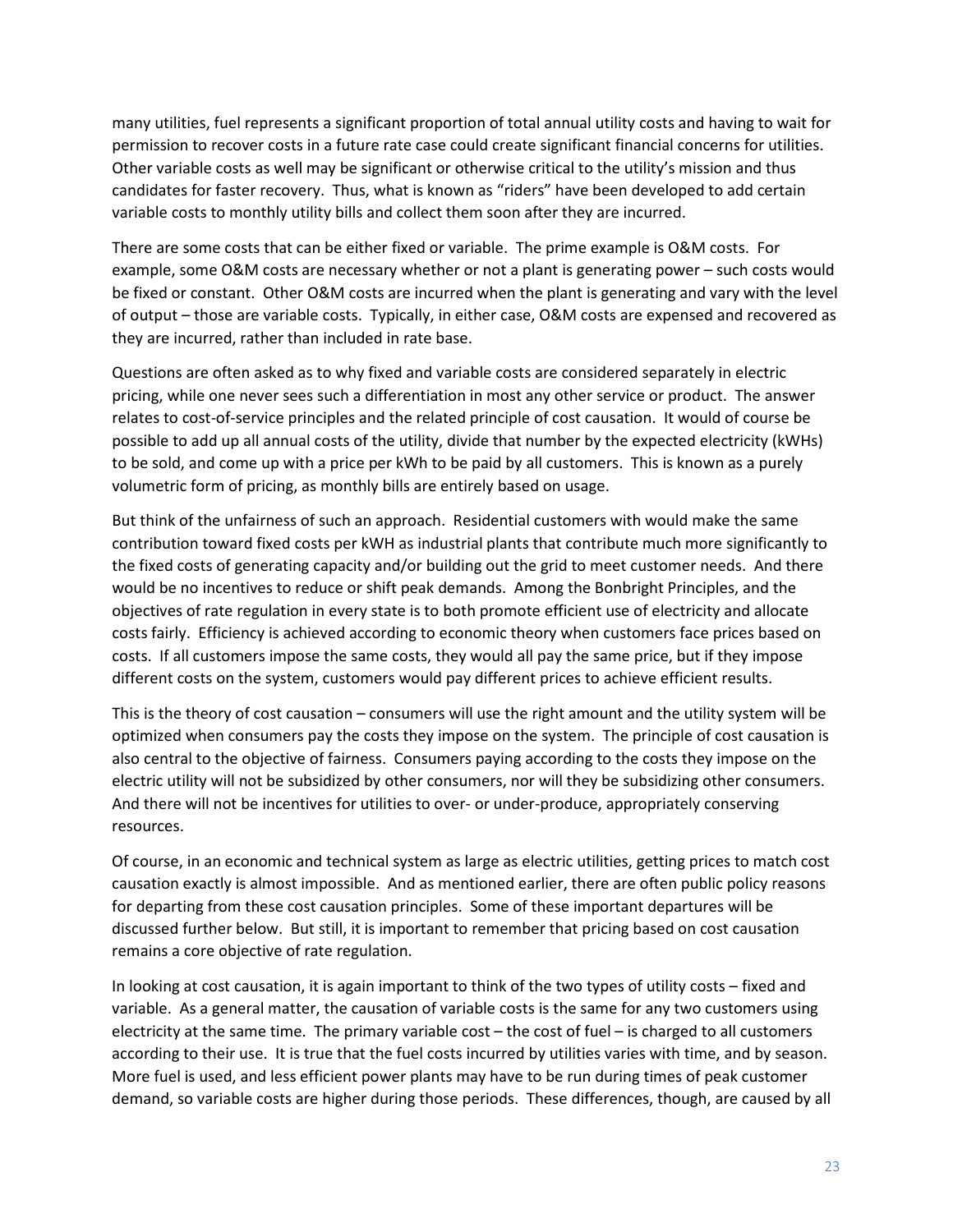customers in the same way (there are of course some exceptions, such as where a customer has a right to purchase power from specific types of generators or where customers sign up for a "green" rate). The fact that variable costs vary with time is the rationale for time of use (TOU) rates, which come in many forms – real-time prices, hourly prices, changing prices over defined periods during the day or week, rebates for moving usage off-peak, seasonal rates, and more. TOU rates reflect cost causation and provide increased efficiency in use of the system. TOU rates are used differently for different types of customers. Residential customers often have voluntary TOU rates available, and there may also be EV-specific residential time-of-use rate – but TOU rates are rarely mandated for residential customers for various reasons. But for most commercial and larger customers, time of use rates of some kind are usually mandatory. For larger users, TOU rates help ensure that customers face the right price signals for improving efficiency and again also provide for fairness in the allocation of costs by ensuring those using power off-peak don't have to subsidize those using power on-peak.

Thus, variable costs across customer classes are pretty uniform although in reality, there are certain types of variable costs that may be allocated to customers differently. But there are rarely significant differences in variable/fuel costs paid across customer classes. And while there are some arguments about whether variable costs have been prudently incurred, those debates are fairly low key compared to the debate over allocation of fixed costs. The remainder of this paper will focus on fixed cost allocation and recovery in rates, and the demand charge in particular.



#### *Figure 6: Two Main Sources of Utility Fixed Costs*

So, what about fixed costs? How are they recovered? There are two main sources of fixed costs discussed earlier – first are those related to metering, meter reading, billing, and general and administrative costs. These costs are typically included in utility bills as a customer charge, and that charge is usually uniform for all customers within a rate class.

The second and predominant fixed cost incurred by vertically-integrated utilities are those related to building enough generation, transmission and distribution capacity to meet the largest total customer usage at a particular moment during the year, plus additional capacity to ensure adequate reserves for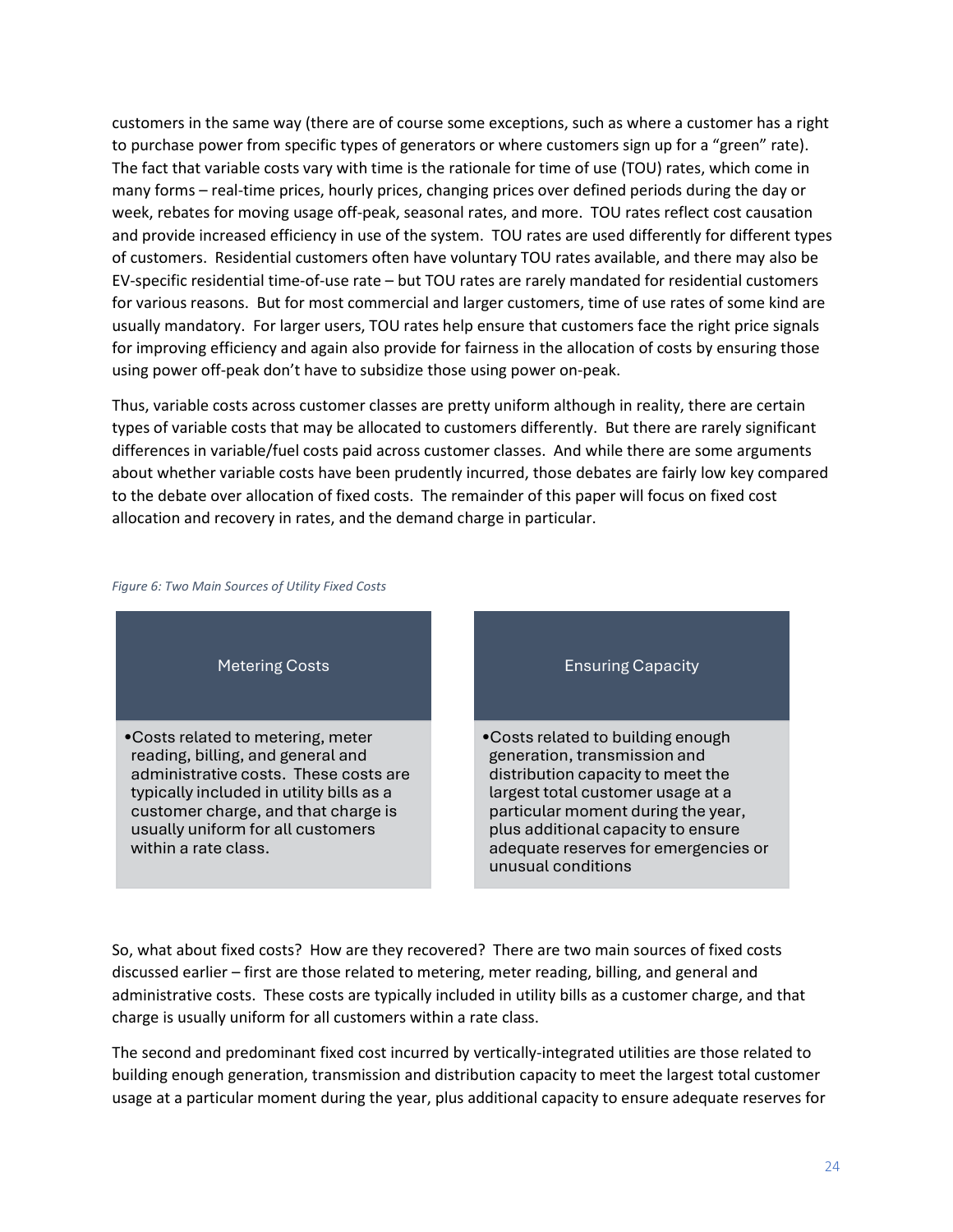emergencies or unusual conditions. The instantaneous highest use by the total customer base during the year is the utility's annual peak demand, measured in kWs or MWs and is what the utility must build or procure capacity to satisfy. Capacity to meet peak demand is made up of physical supply resources such as nuclear, gas, coal, and renewable resource facilities, demand-side resources such as energy efficiency or demand response (including from EVs), distributed energy resources (even EVs which may be able to provide resources to the grid) and purchased power. Utilities must have enough supply and demand-side resources to meet this peak demand when it occurs. Storage may eventually allow the utility to reduce its capacity needs to meet peaks, but there is still very little of it on the grid today. For utilities operating in deregulated markets, delivery service is still regulated, and costs are also driven by customer peak demand. But energy suppliers do not have an obligation to build to meet peak system demand, so energy supply cost structures are different.

Given that the capacity needs of utilities are driven by peak demand, it logically follows that the costs imposed on the system by customers are directly proportional to how much the customer contributes to the capacity needs of the system, i.e. customer contribution to peak demand. And in fact, this is the primary means by which capacity costs are allocated to customer classes (and in the case of nonresidential customers, within customer classes) and ultimately recovered. These "demand charges" are not usually imposed on residential customers because there is less difference within that customer class in contribution to peak demand between customers and because demand-reading meters would be necessary which add to costs (there is often cost differentiation in the residential sector through inclining or declining block structures, but that's a subject for another paper). But capacity cost recovery within commercial and industrial rate classes are almost always based on contribution to system peak demand via demand charges (some smaller commercial customers for some utilities can choose from available non-demand-based rates. For the EV sector, these are most likely available only for Level 2 charging).

So now that we have a system of assigning fixed and variable costs to customers, how are the ultimate rates set? First, the revenue requirement (the total amount of recoverable costs, including return on equity) has to be allocated to individual customer classes. The actual classes to which costs are assigned vary by utility. In almost all cases there are residential, commercial (sometimes called general service) and industrial (or manufacturing) classes – sometimes sub-divided based on service voltage, type of use, or a combination of factors. Many utilities have a separate rate class for street lighting which has similar usage as commercial customers but very different demand patterns. Some utilities have a separate rate class applicable to transit systems or railroads. And utilities with large agricultural loads often have a rate class for irrigation pumping. The general rationale for developing a rate class is to group customers together that have similar load profiles.

As discussed in the body of this paper, some EVSPs and other EV stakeholders often argue that service to EVSPs should be a separate rate class. This would be a significant departure from traditional utility practice that does not assign rate classes to specific technologies, but rather bases such assignment on load profiles of the customer class. EVSPs do not have significantly different load profiles than other members of commercial or general service rate class. But perhaps more importantly, developing a separate rate class would likely end in a worse outcome for customer EVSPs, because in the process of allocating total costs to rate classes, EVSPs would not get the benefit of diversity of load that they get by being in a larger class, and thus would have more costs assigned in a cost-of-service study. And being a separate rate class would not by itself solve any of the problems that currently exist in deciding between